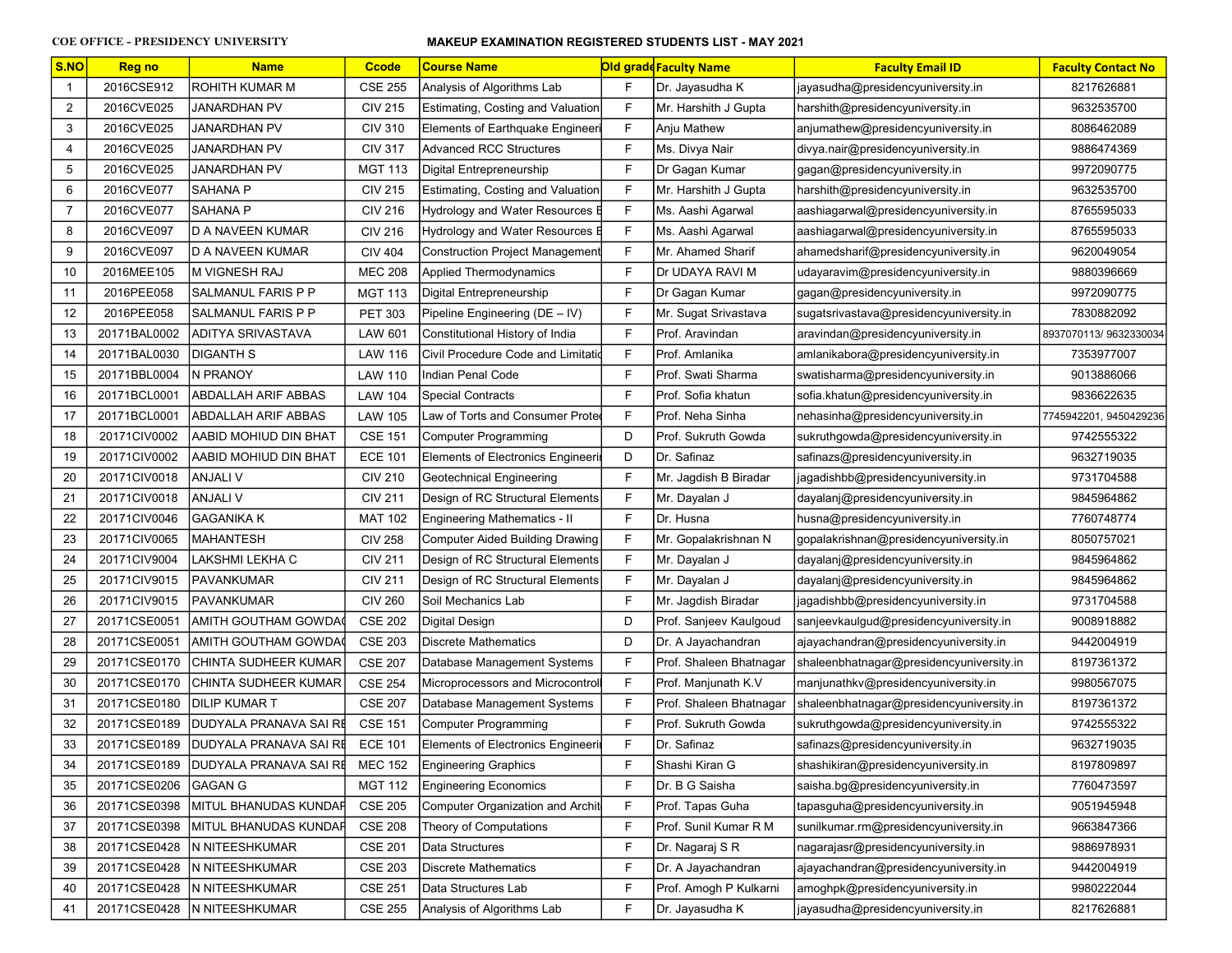| S.NO | <b>Reg no</b> | <b>Name</b>                  | <b>Ccode</b>     | <b>Course Name</b>                        |   | <b>Old grade Faculty Name</b> | <b>Faculty Email ID</b>                  | <b>Faculty Contact No</b> |
|------|---------------|------------------------------|------------------|-------------------------------------------|---|-------------------------------|------------------------------------------|---------------------------|
| 42   | 20171CSE0479  | PAGIDI VENKATA YOGESH        | <b>CSE 255</b>   | Analysis of Algorithms Lab                | F | Dr. Jayasudha K               | jayasudha@presidencyuniversity.in        | 8217626881                |
| 43   | 20171CSE0557  | RAHUL P SHINDE               | <b>CSE 251</b>   | Data Structures Lab                       | F | Prof. Amogh P Kulkarni        | amoghpk@presidencyuniversity.in          | 9980222044                |
| 44   | 20171CSE0558  | RAHUL V                      | <b>CSE 251</b>   | Data Structures Lab                       | F | Prof. Amogh P Kulkarni        | amoghpk@presidencyuniversity.in          | 9980222044                |
| 45   | 20171CSE0577  | RIYAN AJAZ                   | <b>CSE 206</b>   | Microprocessors and Microcontrol          | F | Prof. Preethi                 | preethi@presidencyuniversity.in          | 9916095818                |
| 46   | 20171CSE0616  | ISANJAYKUMAR N               | <b>CSE 202</b>   | Digital Design                            | F | Prof. Sanjeev Kaulgoud        | sanjeevkaulgud@presidencyuniversity.in   | 9008918882                |
| 47   | 20171CSE0616  | SANJAYKUMAR N                | <b>CSE 251</b>   | Data Structures Lab                       | F | Prof. Amogh P Kulkarni        | amoghpk@presidencyuniversity.in          | 9980222044                |
| 48   | 20171CSE0674  | ISOURAV CHIDANAND            | <b>CSE 207</b>   | Database Management Systems               | F | Prof. Shaleen Bhatnagar       | shaleenbhatnagar@presidencyuniversity.in | 8197361372                |
| 49   | 20171CSE0674  | ISOURAV CHIDANAND            | <b>CSE 213</b>   | Object Oriented Analysis and Desi         | F | Prof. Anitha P                | anithapremkumar@presidencyuniversity.in  | 9980344990                |
| 50   | 20171CSE0674  | SOURAV CHIDANAND             | <b>CSE 254</b>   | Microprocessors and Microcontrol          | F | Prof. Manjunath K.V           | manjunathkv@presidencyuniversity.in      | 9980567075                |
| 51   | 20171CSE0674  | SOURAV CHIDANAND             | <b>CSE 256</b>   | Internet Technologies                     | F | Prof. Ramesh T                | ramesh.t@presidencyuniversity.in         | 9886152115                |
| 52   | 20171CSE0674  | SOURAV CHIDANAND             | <b>CSE 338</b>   | <b>Cyber Security</b>                     | F | Prof. Deepak Raj              | deepakr@presidencyuniversity.in          | 9449040335, 9449080335    |
| 53   | 20171CSE0674  | SOURAV CHIDANAND             | <b>MAT 102</b>   | <b>Engineering Mathematics - II</b>       | F | Dr. Husna                     | husna@presidencyuniversity.in            | 7760748774                |
| 54   | 20171CSE0791  | KURRAPOTHULA MITHUN (        | <b>CSE 252</b>   | Digital Design Lab                        | F | Prof. Ramakrishna V           | ramakrishna@presidencyuniversity.in      | 9986971135                |
| 55   | 20171CSE0796  | RAJATH SINHA A               | <b>CSE 254</b>   | Microprocessors and Microcontrol          | F | Prof. Manjunath K.V           | manjunathkv@presidencyuniversity.in      | 9980567075                |
| 56   | 20171CSE0796  | RAJATH SINHA A               | <b>CSE 317</b>   | Programming in Python(PIP) [DE-           | F | MS.GANGA V C                  | ganga@presidencyuniversity.in            | 9742017749                |
| 57   | 20171CSE9019  | CHITIRALA SAI VIGNESH        | <b>CSE 201</b>   | Data Structures                           | F | Dr. Nagaraj S R               | nagarajasr@presidencyuniversity.in       | 9886978931                |
| 58   | 20171CSE9019  | CHITIRALA SAI VIGNESH        | <b>CSE 203</b>   | <b>Discrete Mathematics</b>               | F | Dr. A Jayachandran            | ajayachandran@presidencyuniversity.in    | 9442004919                |
| 59   | 20171CSE9019  | CHITIRALA SAI VIGNESH        | <b>CSE 211</b>   | <b>Computer Networks</b>                  | F | Prof. Bhavan A                | bhavana@presidencyuniversity.in          | 9740790127                |
| 60   | 20171CSE9021  | T N SHASHANK                 | <b>CSE 257</b>   | Network Programing Lab                    | F | <b>B PREMA SINDHURI</b>       | premasindhuri@presidencyuniversity.in    | 8639292167                |
| 61   | 20171CSE9021  | T N SHASHANK                 | <b>CSE 307</b>   | Data Mining(DM) [DE-II]                   | F | Prof. Vinith Dominic          | vinithadominic@presidencyuniversity.in   | 9738515572                |
| 62   | 20171CSE9021  | T N SHASHANK                 | <b>CSE 317</b>   | Programming in Python(PIP) [DE-           | F | MS.GANGA V C                  | ganga@presidencyuniversity.in            | 9742017749                |
| 63   | 20171CSE9021  | T N SHASHANK                 | <b>EEE A 104</b> | <b>Electical Science</b>                  | E | Ms.Sarin M.V                  | sarin.mv@presidencyuniversity.in         | 9037711257 / 9986582356   |
| 64   | 20171ECE0047  | GOLTHI NIKHILESH             | <b>ECE 211</b>   | Transmission Lines and Waveguid           | F | Dr. Sreenivasappa B. V        | sreenivasappabv@presidencyuniversity.in  | 8971591653                |
| 65   | 20171ECE0050  | <b>BOYILLA NAGENDRA</b>      | <b>ECE 211</b>   | Transmission Lines and Waveguid           | F | Dr. Sreenivasappa B. V        | sreenivasappabv@presidencyuniversity.in  | 8971591653                |
| 66   | 20171ECE0050  | BOYILLA NAGENDRA             | <b>ECE 253</b>   | Signals and Systems Lab with MA           | F | Ms Diana Steffi D D           | dianasteffi@presidencyuniversity.in      | 9962329598/9886860235     |
| 67   | 20171ECE0102  | HARSHITH NAIK N              | <b>EEE 257</b>   | <b>Electrical and Electronic Measurer</b> | F | Mrs. Ramya N                  | ramya.n@presidencyuniversity.in          | 7022775707                |
| 68   | 20171ECE0108  | GOTTAM VISHNU VARDHA∥        | <b>ECE 206</b>   | Linear Integrated Circuits                | F | Ms. Geetha K                  | geethak@presidencyuniversity.in          | 9535622776                |
| 69   | 20171ECE0117  | KANDLAGUDURU NITHEES         | <b>ECE 213</b>   | Digital Signal Processing                 | F | Dr. Muthupandi G              | muthupandi@presidencyuniversity.in       | 9842055444                |
| 70   | 20171ECE0126  | KEERTHANA S YADAV            | <b>ECE 207</b>   | Microprocessor Programming and            | F | Ms. Natya                     | natyas@presidencyuniversity.in           | 9632967325                |
| 71   | 20171ECE0126  | IKEERTHANA S YADAV           | <b>ECE 213</b>   | <b>Digital Signal Processing</b>          | F | Dr. Muthupandi G              | muthupandi@presidencyuniversity.in       | 9842055444                |
| 72   | 20171ECE0160  | <b>GONUGUNTLA VENKATA BI</b> | <b>ECE 213</b>   | Digital Signal Processing                 | F | Dr. Muthupandi G              | muthupandi@presidencyuniversity.in       | 9842055444                |
| 73   | 20171ECE0199  | NITHISH PAUL                 | <b>ECE 213</b>   | Digital Signal Processing                 | D | Dr. Muthupandi G              | muthupandi@presidencyuniversity.in       | 9842055444                |
| 74   | 20171ECE0199  | <b>INITHISH PAUL</b>         | <b>EEE 101</b>   | Elements of Electrical Engineering        | D | Mr. A Ngeswara Rao            | nageswararao@presidencyuniversity.in     | 9652114714                |
| 75   | 20171ECE0199  | NITHISH PAUL                 | <b>EEE 205</b>   | <b>Control Systems</b>                    | D | Mr. K Sreekanth Reddy         | ksreekanthreddy@presidencyuniversity.in  | 9915518804                |
| 76   | 20171ECE0222  | POKALA MAHESWARREDD          | <b>ECE 213</b>   | Digital Signal Processing                 | F | Dr. Muthupandi G              | muthupandi@presidencyuniversity.in       | 9842055444                |
| 77   | 20171ECE0292  | SNEHAL S KUMBAR              | <b>ECE 260</b>   | Digital Signal Processing Lab             | F | Mr. Sunil Kumar Dasari        | sunilkumar@presidencyuniversity.in       | 9739696965                |
| 78   | 20171ECE9011  | N KEERTHI NAYAKA             | <b>COE A 102</b> | Computer Programming                      | F | Prof. Sukruth Gowda           | sukruthgowda@presidencyuniversity.in     | 9742555322                |
| 79   | 20171ECE9011  | N KEERTHI NAYAKA             | <b>ECE 202</b>   | Signals and Systems                       | F | Mr. Sunil Kumar Dasari        | sunilkumar@presidencyuniversity.in       | 9739696965                |
| 80   | 20171ECE9011  | N KEERTHI NAYAKA             | <b>ECE 210</b>   | Analog Communication                      | F | Mr G Tirumala Vasu            | tirumala.vasu@presidencyuniversity.in    | 8008198799/8919818316     |
| 81   | 20171ECE9011  | N KEERTHI NAYAKA             | <b>ECE 307</b>   | Digital Image Processing                  | F | Dr. K Bhanu Rekha             | bhanurekha@presidencyuniversity.in       | 9980809374                |
| 82   | 20171ECE9011  | N KEERTHI NAYAKA             | <b>EEE 257</b>   | <b>Electrical and Electronic Measurer</b> | F | Mrs. Ramya N                  | ramya.n@presidencyuniversity.in          | 7022775707                |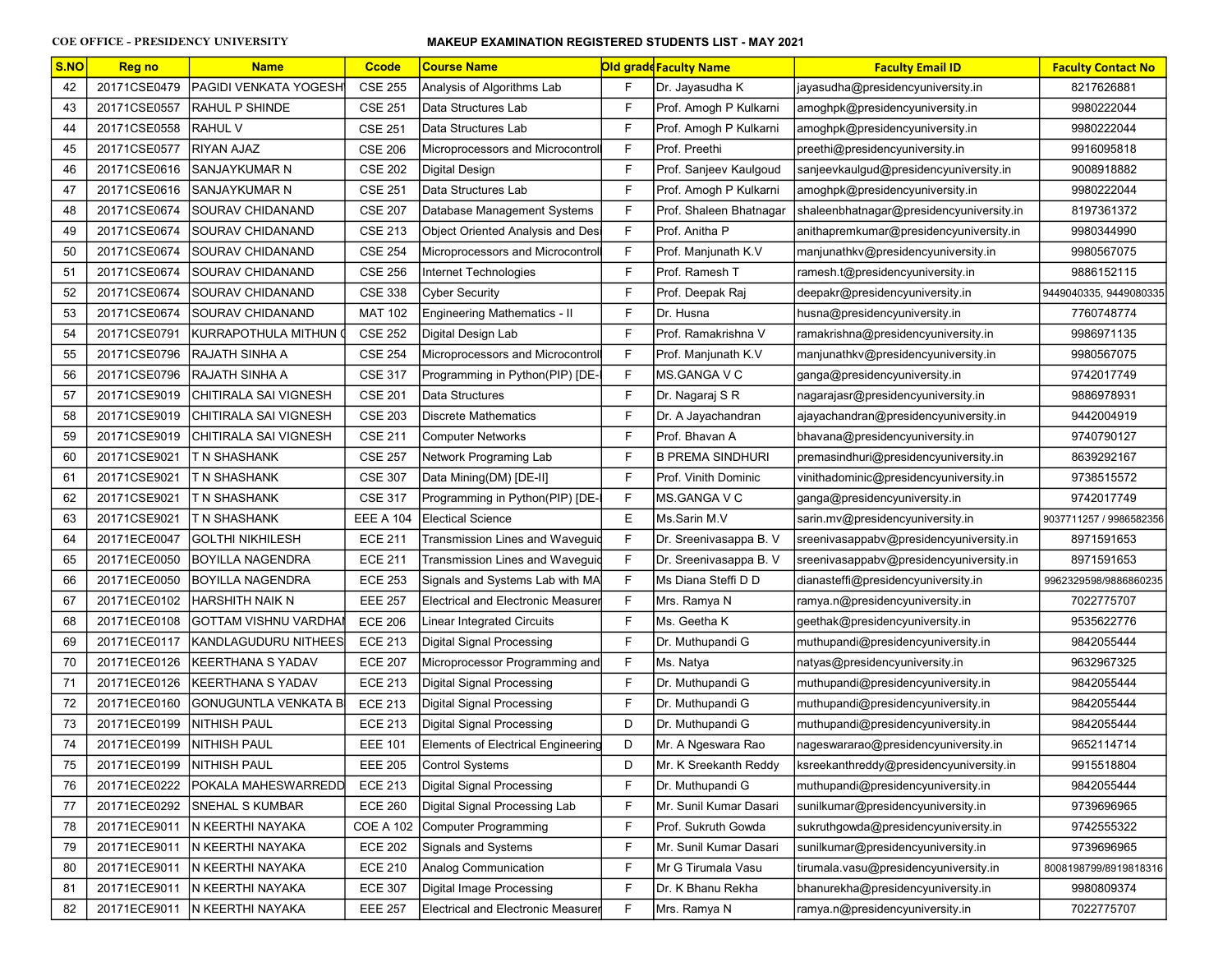| S.NO | <b>Reg no</b> | <b>Name</b>              | <b>Ccode</b>   | <b>Course Name</b>                      |              | <b>Old grade Faculty Name</b> | <b>Faculty Email ID</b>                                               | <b>Faculty Contact No</b> |
|------|---------------|--------------------------|----------------|-----------------------------------------|--------------|-------------------------------|-----------------------------------------------------------------------|---------------------------|
| 83   | 20171EEE0017  | <b>EPHNOTH M</b>         | <b>EEE 208</b> | <b>Electrical Machines - I</b>          | F            | Mr. Sukumar S J               | sukumar@presidencyuniversity.in                                       | 9886643964                |
| 84   | 20171MEC0001  | <b>JA VISHNU</b>         | <b>MEC 211</b> | Metrology and Mechanical Measur         | F            | Mrs. Priyanka S Umerji        | priyankasumarji@presidencyuniversity.in                               | 8904616334                |
| 85   | 20171MEC0128  | <b>IMOHAMMED JUNAID</b>  | <b>MEC 208</b> | Applied Thermodynamics                  | F            | Dr UDAYA RAVI M               | udayaravim@presidencyuniversity.in                                    | 9880396669                |
| 86   | 20171MEC0180  | <b>ROHITH PRAJWAL</b>    | <b>MAT 102</b> | <b>Engineering Mathematics - II</b>     | F            | Dr. Husna                     | husna@presidencyuniversity.in                                         | 7760748774                |
| 87   | 20171MEC0180  | ROHITH PRAJWAL           | <b>MAT 104</b> | Engineering Mathematics - IV            | F            | Dr. M Rajeshwari              | rajeshwari@presidencyuniversity.in                                    | 9483860527                |
| 88   | 20171MEC0203  | SHASHANK B               | <b>CIV 102</b> | <b>Environmental Science and Disas</b>  | D            | Dr. Venkatesh Raju            | venkatesharaju.k@presidencyuniversity.in                              | 8105601942                |
| 89   | 20171MEC0203  | SHASHANK B               | <b>MEC 303</b> | Turbomachinery                          | D            | Mr. Neeraj                    | neeraj@presidencyuniversity.in                                        | 8980793776                |
| 90   | 20171MEC9018  | <b>IDHANUSH V</b>        | <b>MEC 202</b> | Kinematics of Machines                  | F            | Dr. Yuvaraj Naik              | yuvarajanaik@presidencyuniversity.in                                  | 9731395710                |
| 91   | 20171MEC9018  | <b>IDHANUSH V</b>        | <b>MEC 253</b> | <b>Computer Aided Machine Drawing</b>   | F            | Dr. Madhusudhan M             | madhusudhan@presidencyuniversity.in                                   | 9844311990                |
| 92   | 20171MEC9024  | IMohammed Mustafa        | <b>MEC 309</b> | <b>Finite Element Methods</b>           | F            |                               | Mr. Shylesh K Siddalingap shyleshksiddalingappa@presidencyuniversity. | 8073446069                |
| 93   | 20171MEC9024  | Mohammed Mustafa         | <b>MEC 324</b> | Control Engineering (DE-III, 2)         | F            | Mr. Sandeep G M               | sandeepgm@presidencyuniversity.in                                     | 8553530930                |
| 94   | 20171PET0008  | ANOOP K S                | <b>PET 222</b> | <b>Heat Mass and Momentum Transt</b>    | F            | Mr. Ankur Neog                | ankurneog@presidencyuniversity.in                                     | 8638529743                |
| 95   | 20171PET0019  | AYITARAJU HARSHITH       | <b>MAT 102</b> | <b>Engineering Mathematics - II</b>     | D            | Dr. Husna                     | husna@presidencyuniversity.in                                         | 7760748774                |
| 96   | 20171PET0019  | AYITARAJU HARSHITH       | <b>PET 218</b> | Petroleum Geology                       | D            | Dr. Suman Paul                | sumanpaul@presidencyuniversity.in                                     | 9955329404                |
| 97   | 20171PET0019  | AYITARAJU HARSHITH       | <b>PET 219</b> | <b>Hydrocarbon Exploration</b>          | D            | Mr. Indraneel Agasty          | indraneelagasty@presidencyuniversity.in                               | 6202102478                |
| 98   | 20171PET0019  | AYITARAJU HARSHITH       | <b>PET 221</b> | <b>Drilling Fluids and Cements</b>      | D            | Mr. Bhairab Jyoti Gogoi       | bhairabjyoti@presidencyuniversity.in                                  | 8011921913                |
| 99   | 20171PET0082  | <b>ISARANG SURENDRAN</b> | <b>PET 224</b> | <b>Fundamentals of Reservoir Engine</b> | F            | Mr. Bhairab Jyoti Gogoi       | bhairabjyoti@presidencyuniversity.in                                  | 8011921913                |
| 100  | 20171PET9006  | DAYANAND M H             | <b>PET 216</b> | <b>Enhanced Oil Recovery</b>            | F            | Dr. Kalpajit Hazarika         | kalpajithazarika@presidencyuniversity.in                              | 7987835595                |
| 101  | 20171PET9006  | DAYANAND M H             | <b>PET 217</b> | Petroleum Refining and Petrochen        | F            | Mr. Ankur Neog                | ankurneog@presidencyuniversity.in                                     | 8638529743                |
| 102  | 20171PET9006  | IDAYANAND M H            | <b>PET 229</b> | Offshore Drilling and Production        | F            | Mr. Sugat Srivastava          | sugatsrivastava@presidencyuniversity.in                               | 7830882092                |
| 103  | 20171PET9006  | DAYANAND M H             | <b>PET 259</b> | Oil and Gas Processing Plant Des        | F            | Mr. Sugat Srivastava          | sugatsrivastava@presidencyuniversity.in                               | 7830882092                |
| 104  | 20171PET9006  | DAYANAND M H             | <b>PET 303</b> | Pipeline Engineering (DE - IV)          | F            | Mr. Sugat Srivastava          | sugatsrivastava@presidencyuniversity.in                               | 7830882092                |
| 105  | 20171PET9006  | DAYANAND M H             | <b>PET 405</b> | Petroleum Corrosion Technology          | F            | Dr. Deepjyoti Mech            | deepjyotimech@presidencyuniversity.in                                 | 9962100697                |
| 106  | 20171PET9006  | DAYANAND M H             | <b>PET 406</b> | Polymer Technology (OE - I)             | F            | Mr. Anmol Bhargava            | anmolbhargava@presidencyuniversity.in                                 | 9079241300                |
| 107  | 20171PET9013  | MUSHFIQ AHAMED RAHAM     | <b>PET 206</b> | Heat and Mass Transfer (2016 Ba)        | F            | Mr. Ankur Neog                | ankurneog@presidencyuniversity.in                                     | 8638529743                |
| 108  | 20181BAL0010  | ARAVINTH N               | <b>BAL 102</b> | State and Political Obligation          | F            | Prof. Sharu Anna john         | sharu.annajohn@presidencyuniversity.in                                | 8921213189                |
| 109  | 20181BBL0059  | SUCHITH C S              | <b>BBL 102</b> | <b>Managerial Accounting</b>            | F            |                               | Dr Pramod Kumar Pandey pramodkumar@presidencyuniversity.in            | 9871316239                |
| 110  | 20181CCE0017  | CHAKALI GANESH           | <b>CSE 202</b> | Digital Design                          | F            | Prof. Sanjeev Kaulgoud        | sanjeevkaulgud@presidencyuniversity.in                                | 9008918882                |
| 111  | 20181CCE0017  | CHAKALI GANESH           | <b>CSE 221</b> | Data Structures and Algorithms          | F            | Dr. Nagaraj S R               | nagarajasr@presidencyuniversity.in                                    | 9886978931                |
| 112  | 20181CCE0017  | CHAKALI GANESH           | <b>CSE 252</b> | Digital Design Lab                      | $\mathsf{F}$ | Prof. Ramakrishna V           | ramakrishna@presidencyuniversity.in                                   | 9986971135                |
| 113  | 20181CCE0017  | CHAKALI GANESH           | <b>CSE 259</b> | Data Structures and Algorithms La       | F            | Prof. Yashaswini              | yashaswini@presidencyuniversity.in                                    | 9964176645                |
| 114  | 20181CCE0017  | İCHAKALI GANESH          | <b>MAT 103</b> | Engineering Mathematics - III           | F            | Dr. Rajeshwari S              | rajeshwari.s@presidencyuniversity.in                                  | 9481479042                |
| 115  | 20181CCE0023  | <b>DEEKSHITH G</b>       | <b>CSE 259</b> | Data Structures and Algorithms La       | F            | Prof. Yashaswini              | yashaswini@presidencyuniversity.in                                    | 9964176645                |
| 116  | 20181CCE0046  | LALU PRASAD M            | <b>CSE 223</b> | Computer Architecture and Organi        | F            | Prof. Srivinay                | srivinay@presidencyuniversity.in                                      | 9844363190                |
| 117  | 20181CIV0021  | CHARAN R                 | <b>CIV 201</b> | <b>Strength of Materials</b>            | F            | Dr. Nakul R                   | nakul@presidencyuniversity.in                                         | 9632349550                |
| 118  | 20181CIV0021  | CHARAN R                 | <b>CIV 203</b> | <b>Engineering Geology</b>              | F            | Dr. Chandankeri G G           | chandankeri@presidencyuniversity.in                                   | 9663476342                |
| 119  | 20181CIV0021  | CHARAN R                 | <b>CIV 208</b> | <b>Fluid Mechanics</b>                  | F            | Mr. Santhosh M B              | santhoshmb@presidencyuniversity.in                                    | 7411047645                |
| 120  | 20181CIV0021  | CHARAN R                 | <b>CIV 252</b> | <b>Surveying Practice</b>               | F            | Ms. Shwetha A                 | shwetha.a@presidencyuniversity.in                                     | 8861777636                |
| 121  | 20181CIV0021  | CHARAN R                 | <b>MAT 103</b> | Engineering Mathematics - III           | F            | Dr. Rajeshwari S              | rajeshwari.s@presidencyuniversity.in                                  | 9481479042                |
| 122  | 20181CIV0021  | CHARAN R                 | <b>PHY 151</b> | <b>Engineering Physics Lab</b>          | F            | Dr Ranjeth Kumar Reddy        | ranjethkumar@presidencyuniversity.in                                  | 8978975961                |
| 123  | 20181CIV0026  | DHANRAJ NAIK M           | <b>CIV 208</b> | <b>Fluid Mechanics</b>                  | F            | Mr. Santhosh M B              | santhoshmb@presidencyuniversity.in                                    | 7411047645                |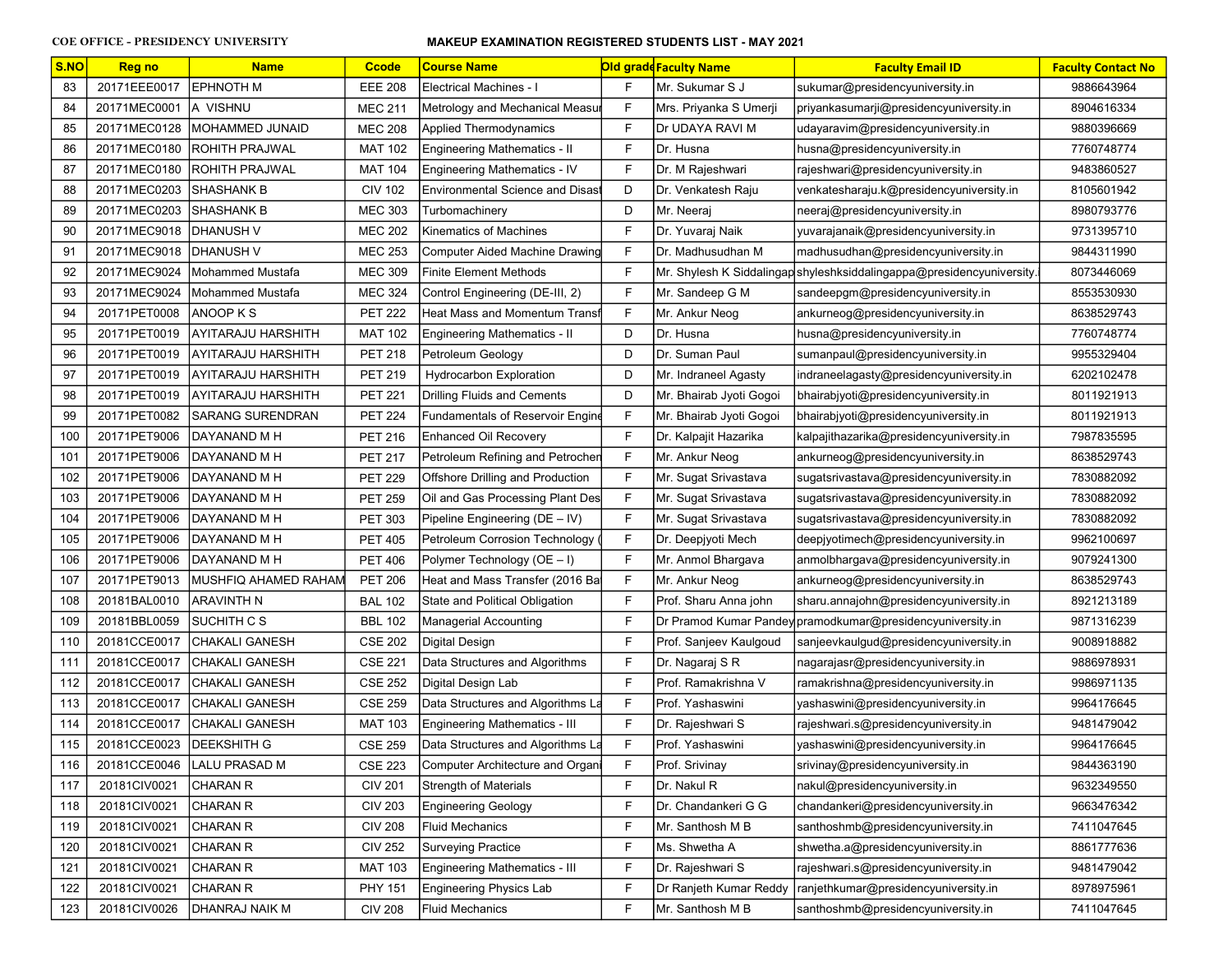| S.NO | <b>Reg no</b>          | <b>Name</b>                     | <b>Ccode</b>   | <b>Course Name</b>                       |              | Old gradd Faculty Name | <b>Faculty Email ID</b>                    | <b>Faculty Contact No</b> |
|------|------------------------|---------------------------------|----------------|------------------------------------------|--------------|------------------------|--------------------------------------------|---------------------------|
| 124  | 20181CIV0047           | JNANESH A M                     | <b>MGT 112</b> | <b>Engineering Economics</b>             | F            | Dr. B G Saisha         | saisha.bg@presidencyuniversity.in          | 7760473597                |
| 125  | 20181CIV0051           | K SAI CHARAN                    | <b>CIV 208</b> | <b>Fluid Mechanics</b>                   | F            | IMr. Santhosh M B      | santhoshmb@presidencyuniversity.in         | 7411047645                |
| 126  | 20181CIV0069           | M R VIKAS NAIDU                 | <b>CIV 203</b> | <b>Engineering Geology</b>               | F            | Dr. Chandankeri G G    | chandankeri@presidencyuniversity.in        | 9663476342                |
| 127  | 20181CIV0082           | MUDDANURU SHANMUKHA             | <b>CIV 201</b> | Strength of Materials                    | F            | Dr. Nakul R            | nakul@presidencyuniversity.in              | 9632349550                |
| 128  | 20181CIV0082           | MUDDANURU SHANMUKHA             | <b>CIV 202</b> | Surveying                                | F            | Mr. Navneet Singh      | navneetsingh@presidencyuniversity.in       | 9129458285                |
| 129  | 20181CIV0082           | MUDDANURU SHANMUKHA             | <b>CIV 203</b> | <b>Engineering Geology</b>               | F            | Dr. Chandankeri G G    | chandankeri@presidencyuniversity.in        | 9663476342                |
| 130  | 20181CIV0082           | MUDDANURU SHANMUKHA             | <b>CIV 208</b> | <b>Fluid Mechanics</b>                   | F            | Mr. Santhosh M B       | santhoshmb@presidencyuniversity.in         | 7411047645                |
| 131  | 20181CIV0082           | MUDDANURU SHANMUKHA             | <b>CIV 252</b> | <b>Surveying Practice</b>                | F            | Ms. Shwetha A          | shwetha.a@presidencyuniversity.in          | 8861777636                |
| 132  | 20181CIV0100           | PUNEETH BHARATHI A              | <b>CIV 252</b> | <b>Surveying Practice</b>                | F            | Ms. Shwetha A          | shwetha.a@presidencyuniversity.in          | 8861777636                |
| 133  | 20181CIV0100           | PUNEETH BHARATHI A              | <b>MAT 101</b> | Engineering Mathematics - I              | F            | Dr. Ramalatha          | vennapusaramalatha@presidencyuniversity.in | 9538348268                |
| 134  | 20181CIV0141           | ULLAS M                         | <b>CIV 302</b> | <b>Ground Improvement Techniques</b>     | F            | Dr. Madhavi T          | madhavit@presidencyuniversity.in           | 9964046505                |
| 135  | 20181CIV0148           | <b>VIKAS R</b>                  | <b>CIV 202</b> | Surveying                                | F            | Mr. Navneet Singh      | navneetsingh@presidencyuniversity.in       | 9129458285                |
| 136  | 20181CIV0148           | <b>VIKAS R</b>                  | <b>MAT 101</b> | Engineering Mathematics - I              | F            | Dr. Ramalatha          | vennapusaramalatha@presidencyuniversity.in | 9538348268                |
| 137  | 20181CIV0157           | REKHA KR                        | <b>MEC 152</b> | Engineering Graphics                     | F            | Shashi Kiran G         | shashikiran@presidencyuniversity.in        | 8197809897                |
| 138  | 20181CIV9002           | <b>DEEPAK R</b>                 | <b>CIV 252</b> | <b>Surveying Practice</b>                | F            | Ms. Shwetha A          | shwetha.a@presidencyuniversity.in          | 8861777636                |
| 139  | 20181CIV9005           | CHIDANANDA L                    | <b>MAT 102</b> | Engineering Mathematics - II             | F            | Dr. Husna              | husna@presidencyuniversity.in              | 7760748774                |
| 140  | 20181CIV9011           | HARSHA K NAIK                   | <b>CIV 203</b> | <b>Engineering Geology</b>               | F            | Dr. Chandankeri G G    | chandankeri@presidencyuniversity.in        | 9663476342                |
| 141  | 20181CIV9014           | PRAMOD KUMAR G                  | <b>CHE 151</b> | Engineering Chemistry Lab                | F            | Dr. Ranganath          | ranganatha@presidencyuniversity.in         | 9964242987                |
| 142  | 20181CIV9014           | PRAMOD KUMAR G                  | <b>MEC 101</b> | Elements of Mechanical Engineeri         | F            | Dr. Ramesh S P         | ramesh.sp@presidencyuniversity.in          | 9810644025                |
| 143  | 20181CIV9014           | PRAMOD KUMAR G                  | <b>MEC 152</b> | <b>Engineering Graphics</b>              | F            | Shashi Kiran G         | shashikiran@presidencyuniversity.in        | 8197809897                |
| 144  | 20181CIV9015           | HEMANTH KUMAR D S               | <b>CIV 202</b> | Surveying                                | F            | Mr. Navneet Singh      | navneetsingh@presidencyuniversity.in       | 9129458285                |
| 145  | 20181CIV9018           | UMESHA H N                      | <b>MEC 152</b> | <b>Engineering Graphics</b>              | F            | Shashi Kiran G         | shashikiran@presidencyuniversity.in        | 8197809897                |
| 146  | 20181CIV9020           | MITHUN K V                      | <b>CIV 203</b> | <b>Engineering Geology</b>               | F            | Dr. Chandankeri G G    | chandankeri@presidencyuniversity.in        | 9663476342                |
| 147  | 20181COM0045           | <b>IDHEERAJ SHANKAR</b>         | <b>ECE 101</b> | <b>Elements of Electronics Engineeri</b> | D            | Dr. Safinaz            | safinazs@presidencyuniversity.in           | 9632719035                |
| 148  | 20181COM0045           | DHEERAJ SHANKAR                 | <b>PHY 101</b> | <b>Engineering Physics</b>               | D            | Dr Naveen              | naveen@presidencyuniversity.in             | 9945508611                |
| 149  | 20181COM0052           | GONCHI GARI RAVI                | <b>CSE 223</b> | Computer Architecture and Organi         | F            | Prof. Srivinay         | srivinay@presidencyuniversity.in           | 9844363190                |
| 150  | 20181COM0052           | <b>GONCHI GARI RAVI</b>         | <b>CSE 258</b> | Problem Solving using Python             | F            | Prof. Jobin Thomas     | jobinthomas@presidencyuniversity.in        | 9995070754                |
| 151  | 20181COM0052           | GONCHI GARI RAVI                | PHY 101        | <b>Engineering Physics</b>               | D            | Dr Naveen              | naveen@presidencyuniversity.in             | 9945508611                |
| 152  | 20181COM0107           | PENUGONDA SRI CHANDR            | <b>CSE 223</b> | Computer Architecture and Organ          | F            | Prof. Srivinay         | srivinay@presidencyuniversity.in           | 9844363190                |
| 153  | 20181COM0135           | SALEMULA DINESHRATHN            | <b>CSE 259</b> | Data Structures and Algorithms La        | $\mathsf{F}$ | Prof. Yashaswini       | yashaswini@presidencyuniversity.in         | 9964176645                |
| 154  | 20181COM0144           | SHAIK MOHAMMED SAMIL            | <b>CSE 223</b> | Computer Architecture and Organ          | F            | Prof. Srivinay         | srivinay@presidencyuniversity.in           | 9844363190                |
| 155  | 20181COM0147           | ISHREYAS J                      | <b>CSE 151</b> | <b>Computer Programming</b>              | F            | Prof. Sukruth Gowda    | sukruthgowda@presidencyuniversity.in       | 9742555322                |
| 156  | 20181COM0147 SHREYAS J |                                 | <b>CSE 223</b> | <b>Computer Architecture and Organi</b>  | F            | Prof. Srivinay         | srivinay@presidencyuniversity.in           | 9844363190                |
| 157  | 20181COM0151           | <b>BOLLIMPALLI VAMSI SAI BI</b> | <b>CSE 258</b> | Problem Solving using Python             | F            | Prof. Jobin Thomas     | jobinthomas@presidencyuniversity.in        | 9995070754                |
| 158  | 20181COM0169           | V JAGATH CHANDRA                | <b>CSE 222</b> | Fundamentals of Data Analysis (F         | F            | Dr. Mahalakshmi        | mahalakshmi@presidencyuniversity.in        | 9842066415                |
| 159  | 20181COM0169           | V JAGATH CHANDRA                | <b>CSE 258</b> | Problem Solving using Python             | F            | Prof. Jobin Thomas     | jobinthomas@presidencyuniversity.in        | 9995070754                |
| 160  | 20181COM0171           | VAKA HARINATHA REDDY            | <b>CSE 259</b> | Data Structures and Algorithms La        | F            | Prof. Yashaswini       | yashaswini@presidencyuniversity.in         | 9964176645                |
| 161  | 20181COM0175           | VARUN SAI M                     | <b>CSE 223</b> | Computer Architecture and Organi         | F            | Prof. Srivinay         | srivinay@presidencyuniversity.in           | 9844363190                |
| 162  | 20181COM0175           | VARUN SAI M                     | <b>CSE 259</b> | Data Structures and Algorithms La        | F            | Prof. Yashaswini       | yashaswini@presidencyuniversity.in         | 9964176645                |
| 163  | 20181COM0175           | <b>VARUN SAI M</b>              | <b>MAT 103</b> | Engineering Mathematics - III            | F            | Dr. Rajeshwari S       | rajeshwari.s@presidencyuniversity.in       | 9481479042                |
| 164  | 20181CSE0126           | CHAITANYA N                     | <b>CSE 208</b> | Theory of Computations                   | F            | Prof. Sunil Kumar R M  | sunilkumar.rm@presidencyuniversity.in      | 9663847366                |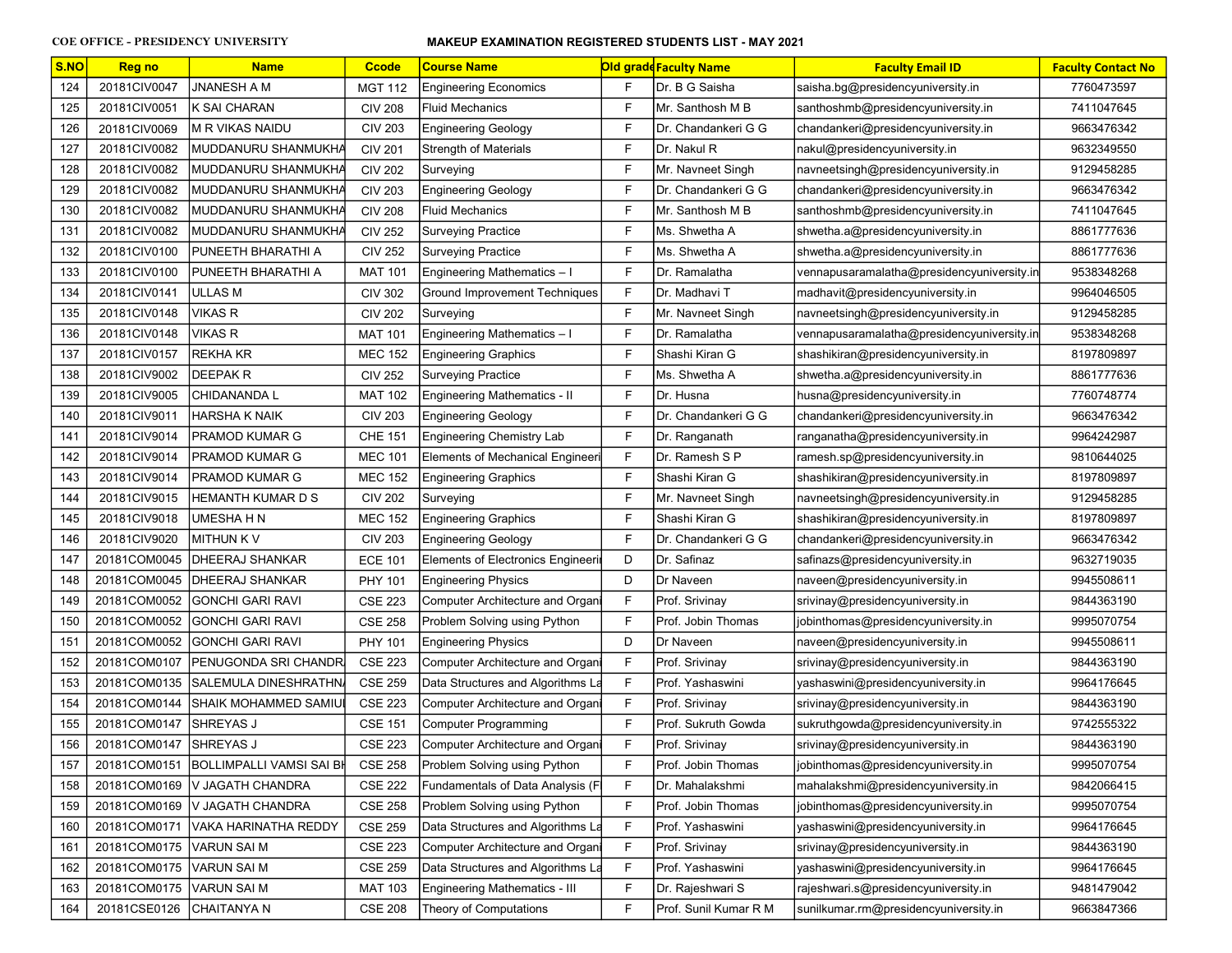| S.NO | <b>Reg no</b> | <b>Name</b>              | <b>Ccode</b>   | <b>Course Name</b>                      |              | <b>Old grade Faculty Name</b> | <b>Faculty Email ID</b>                    | <b>Faculty Contact No</b> |
|------|---------------|--------------------------|----------------|-----------------------------------------|--------------|-------------------------------|--------------------------------------------|---------------------------|
| 165  | 20181CSE0255  | <b>GURVINDER SINGH</b>   | <b>CSE 208</b> | Theory of Computations                  | F            | Prof. Sunil Kumar R M         | sunilkumar.rm@presidencyuniversity.in      | 9663847366                |
| 166  | 20181CSE0376  | LOHITHASHWA S G          | <b>CIV 102</b> | <b>Environmental Science and Disast</b> | F            | Dr. Venkatesh Raju            | venkatesharaju.k@presidencyuniversity.in   | 8105601942                |
| 167  | 20181CSE0415  | <b>IMEHER TAJ</b>        | <b>CSE 201</b> | Data Structures                         | F            | Dr. Nagaraj S R               | nagarajasr@presidencyuniversity.in         | 9886978931                |
| 168  | 20181CSE0415  | <b>IMEHER TAJ</b>        | <b>CSE 203</b> | <b>Discrete Mathematics</b>             | $\mathsf{F}$ | Dr. A Jayachandran            | ajayachandran@presidencyuniversity.in      | 9442004919                |
| 169  | 20181CSE0415  | MEHER TAJ                | <b>CSE 208</b> | Theory of Computations                  | $\mathsf{F}$ | Prof. Sunil Kumar R M         | sunilkumar.rm@presidencyuniversity.in      | 9663847366                |
| 170  | 20181CSE0415  | MEHER TAJ                | <b>CSE 251</b> | Data Structures Lab                     | F            | Prof. Amogh P Kulkarni        | amoghpk@presidencyuniversity.in            | 9980222044                |
| 171  | 20181CSE0415  | <b>IMEHER TAJ</b>        | <b>CSE 252</b> | Digital Design Lab                      | $\mathsf{F}$ | Prof. Ramakrishna V           | ramakrishna@presidencyuniversity.in        | 9986971135                |
| 172  | 20181CSE0415  | <b>MEHER TAJ</b>         | <b>MAT 103</b> | Engineering Mathematics - III           | F            | Dr. Rajeshwari S              | rajeshwari.s@presidencyuniversity.in       | 9481479042                |
| 173  | 20181CSE0434  | MOHAMMED SAIF KHAN       | <b>CHE 101</b> | <b>Engineering Chemistry</b>            | F            | Dr.Nikhath Fathima            | nikhathfathima@presidencyuniversity.in     | 9741972109                |
| 174  | 20181CSE0453  | IN DHIVYAPRAKASH         | <b>CSE 201</b> | Data Structures                         | $\mathsf{F}$ | Dr. Nagaraj S R               | nagarajasr@presidencyuniversity.in         | 9886978931                |
| 175  | 20181CSE0491  | INITHIN KUMAR G S        | <b>CSE 252</b> | Digital Design Lab                      | $\mathsf{F}$ | Prof. Ramakrishna V           | ramakrishna@presidencyuniversity.in        | 9986971135                |
| 176  | 20181CSE0491  | INITHIN KUMAR G S        | <b>MAT 101</b> | Engineering Mathematics - I             | F            | Dr. Ramalatha                 | vennapusaramalatha@presidencyuniversity.in | 9538348268                |
| 177  | 20181CSE0512  | PALADUGU SAI KIRAN       | <b>CSE 208</b> | Theory of Computations                  | F            | Prof. Sunil Kumar R M         | sunilkumar.rm@presidencyuniversity.in      | 9663847366                |
| 178  | 20181CSE0530  | PAVAN REDDY TATIPARTH    | <b>MAT 103</b> | Engineering Mathematics - III           | F            | Dr. Rajeshwari S              | rajeshwari.s@presidencyuniversity.in       | 9481479042                |
| 179  | 20181CSE0591  | RENDEDDULA CHANDRA S     | <b>CSE 252</b> | Digital Design Lab                      | F            | Prof. Ramakrishna V           | ramakrishna@presidencyuniversity.in        | 9986971135                |
| 180  | 20181CSE0596  | <b>ROBIN RANJAN</b>      | <b>CSE 251</b> | Data Structures Lab                     | F            | Prof. Amogh P Kulkarni        | amoghpk@presidencyuniversity.in            | 9980222044                |
| 181  | 20181CSE0598  | ROHITH D L               | <b>CSE 201</b> | Data Structures                         | $\mathsf{F}$ | Dr. Nagaraj S R               | nagarajasr@presidencyuniversity.in         | 9886978931                |
| 182  | 20181CSE0598  | IROHITH D L              | <b>CSE 251</b> | Data Structures Lab                     | $\mathsf{F}$ | Prof. Amogh P Kulkarni        | amoghpk@presidencyuniversity.in            | 9980222044                |
| 183  | 20181CSE0599  | <b>RONIT KASHYAP</b>     | <b>CSE 208</b> | Theory of Computations                  | $\mathsf{F}$ | Prof. Sunil Kumar R M         | sunilkumar.rm@presidencyuniversity.in      | 9663847366                |
| 184  | 20181CSE0715  | ISUHAS L                 | <b>MAT 104</b> | Engineering Mathematics - IV            | $\mathsf{F}$ | Dr. M Rajeshwari              | rajeshwari@presidencyuniversity.in         | 9483860527                |
| 185  | 20181CSE0765  | <b>VAISHNAVI H</b>       | <b>CSE 202</b> | Digital Design                          | $\mathsf{F}$ | Prof. Sanjeev Kaulgoud        | sanjeevkaulgud@presidencyuniversity.in     | 9008918882                |
| 186  | 20181CSE0765  | VAISHNAVI H              | <b>CSE 251</b> | Data Structures Lab                     | $\mathsf{F}$ | Prof. Amogh P Kulkarni        | amoghpk@presidencyuniversity.in            | 9980222044                |
| 187  | 20181CSE0771  | <b>VARDHAN DINESH</b>    | <b>MAT 103</b> | Engineering Mathematics - III           | F            | Dr. Rajeshwari S              | rajeshwari.s@presidencyuniversity.in       | 9481479042                |
| 188  | 20181CSE0802  | YASHAS L                 | <b>CSE 208</b> | Theory of Computations                  | F            | Prof. Sunil Kumar R M         | sunilkumar.rm@presidencyuniversity.in      | 9663847366                |
| 189  | 20181CSE0802  | YASHAS L                 | <b>MAT 103</b> | Engineering Mathematics - III           | F            | Dr. Rajeshwari S              | rajeshwari.s@presidencyuniversity.in       | 9481479042                |
| 190  | 20181CSE0823  | KAKUMANU CHANDRABAB      | <b>CIV 101</b> | Elements of Civil Engineering           | D            | Mr. Ajay H                    | ajay@presidencyuniversity.in               | 9663779663                |
| 191  | 20181CSE0823  | KAKUMANU CHANDRABAB      | <b>CIV 102</b> | <b>Environmental Science and Disast</b> | D            | Dr. Venkatesh Raju            | venkatesharaju.k@presidencyuniversity.in   | 8105601942                |
| 192  | 20181CSE0823  | KAKUMANU CHANDRABABI     | <b>MAT 102</b> | <b>Engineering Mathematics - II</b>     | D            | Dr. Husna                     | husna@presidencyuniversity.in              | 7760748774                |
| 193  | 20181CSE0824  | VISWANATHUNI LEKHAJ      | <b>CHE 101</b> | <b>Engineering Chemistry</b>            | D            | Dr.Nikhath Fathima            | nikhathfathima@presidencyuniversity.in     | 9741972109                |
| 194  | 20181CSE0824  | VISWANATHUNI LEKHAJ      | <b>CIV 102</b> | <b>Environmental Science and Disas</b>  | D            | Dr. Venkatesh Raju            | venkatesharaju.k@presidencyuniversity.in   | 8105601942                |
| 195  | 20181CSE0824  | VISWANATHUNI LEKHAJ      | <b>PHY 101</b> | <b>Engineering Physics</b>              | D            | Dr Naveen                     | naveen@presidencyuniversity.in             | 9945508611                |
| 196  | 20181CSE9003  | BHAVESH P                | <b>CSE 251</b> | Data Structures Lab                     | F            | Prof. Amogh P Kulkarni        | amoghpk@presidencyuniversity.in            | 9980222044                |
| 197  | 20181CSE9009  | ISUBRATH S               | <b>CSE 251</b> | Data Structures Lab                     | F            | Prof. Amogh P Kulkarni        | amoghpk@presidencyuniversity.in            | 9980222044                |
| 198  | 20181CSE9009  | SUBRATH S                | <b>CSE 252</b> | Digital Design Lab                      | F            | Prof. Ramakrishna V           | ramakrishna@presidencyuniversity.in        | 9986971135                |
| 199  | 20181CSE9009  | <b>SUBRATH S</b>         | <b>MAT 103</b> | Engineering Mathematics - III           | $\mathsf{F}$ | Dr. Rajeshwari S              | rajeshwari.s@presidencyuniversity.in       | 9481479042                |
| 200  | 20181CSE9010  | MOHAMMAD ARBAAZ          | <b>CSE 251</b> | Data Structures Lab                     | F            | Prof. Amogh P Kulkarni        | amoghpk@presidencyuniversity.in            | 9980222044                |
| 201  | 20181CSE9010  | MOHAMMAD ARBAAZ          | <b>MAT 101</b> | Engineering Mathematics - I             | F            | Dr. Ramalatha                 | vennapusaramalatha@presidencyuniversity.in | 9538348268                |
| 202  | 20181CSE9013  | HARITEJA R               | <b>CSE 251</b> | Data Structures Lab                     | F            | Prof. Amogh P Kulkarni        | amoghpk@presidencyuniversity.in            | 9980222044                |
| 203  | 20181CSE9013  | HARITEJA R               | <b>CSE 252</b> | Digital Design Lab                      | F            | Prof. Ramakrishna V           | ramakrishna@presidencyuniversity.in        | 9986971135                |
| 204  | 20181CSE9019  | <b>CHALLA HRUSHIKESH</b> | <b>CIV 102</b> | <b>Environmental Science and Disast</b> | F            | Dr. Venkatesh Raju            | venkatesharaju.k@presidencyuniversity.in   | 8105601942                |
| 205  | 20181CSE9021  | GAGAN M N                | <b>MAT 103</b> | Engineering Mathematics - III           | F            | Dr. Rajeshwari S              | rajeshwari.s@presidencyuniversity.in       | 9481479042                |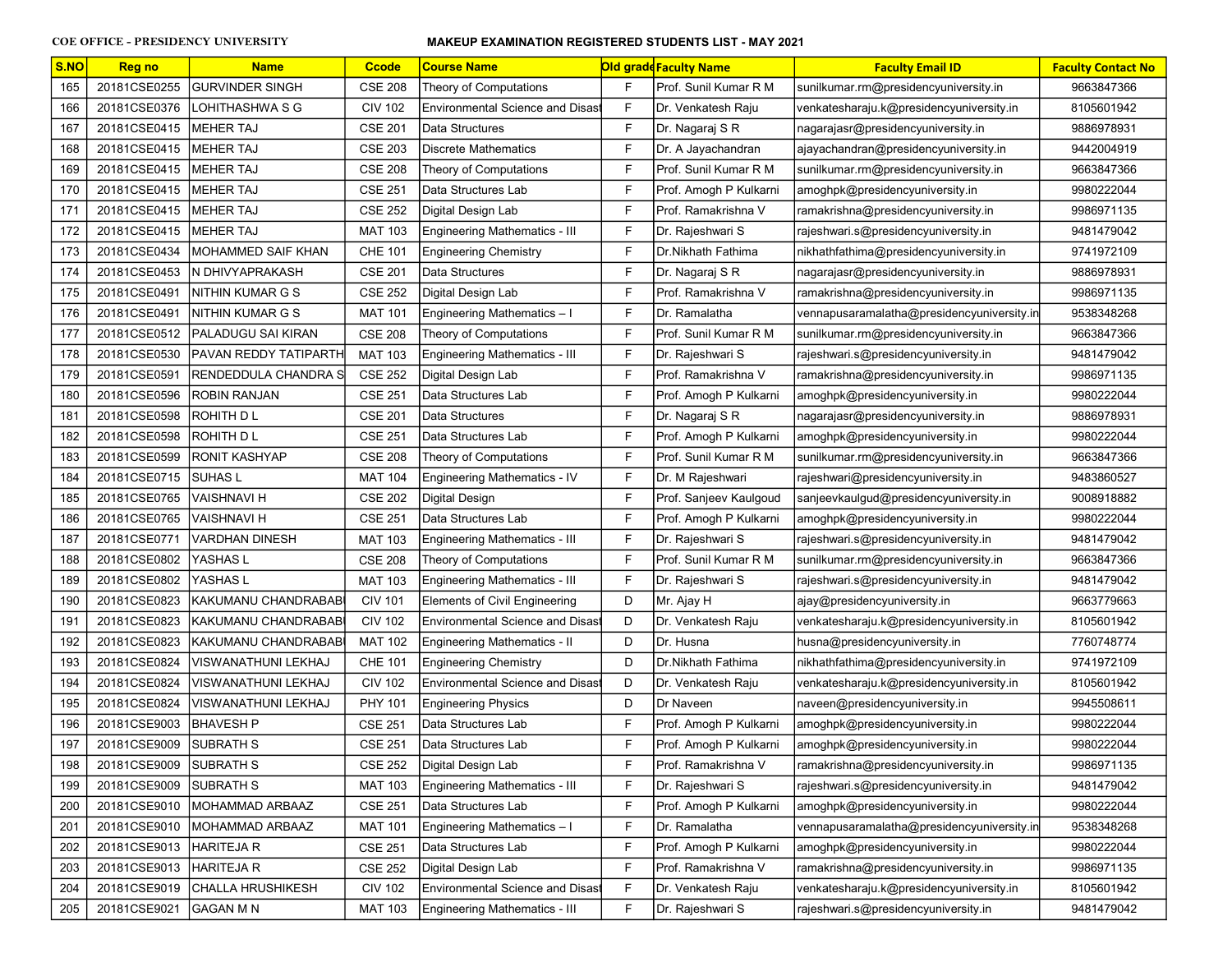| S.NO | <b>Reg no</b> | <b>Name</b>                        | <b>Ccode</b>   | <b>Course Name</b>                     |              | Old gradd Faculty Name  | <b>Faculty Email ID</b>                    | <b>Faculty Contact No</b> |
|------|---------------|------------------------------------|----------------|----------------------------------------|--------------|-------------------------|--------------------------------------------|---------------------------|
| 206  | 20181CSE9024  | NAIK RUCHIT RAMDAS                 | <b>CSE 202</b> | Digital Design                         | F            | Prof. Sanjeev Kaulgoud  | sanjeevkaulgud@presidencyuniversity.in     | 9008918882                |
| 207  | 20181CSE9024  | <b>NAIK RUCHIT RAMDAS</b>          | <b>CSE 203</b> | <b>Discrete Mathematics</b>            | F            | Dr. A Jayachandran      | ajayachandran@presidencyuniversity.in      | 9442004919                |
| 208  | 20181CSE9024  | <b>NAIK RUCHIT RAMDAS</b>          | <b>CSE 208</b> | Theory of Computations                 | F            | Prof. Sunil Kumar R M   | sunilkumar.rm@presidencyuniversity.in      | 9663847366                |
| 209  | 20181CSE9024  | INAIK RUCHIT RAMDAS                | <b>CSE 251</b> | Data Structures Lab                    | F            | Prof. Amogh P Kulkarni  | amoghpk@presidencyuniversity.in            | 9980222044                |
| 210  | 20181CSE9024  | <b>NAIK RUCHIT RAMDAS</b>          | <b>CSE 252</b> | Digital Design Lab                     | F            | Prof. Ramakrishna V     | ramakrishna@presidencyuniversity.in        | 9986971135                |
| 211  | 20181CSE9024  | INAIK RUCHIT RAMDAS                | <b>MAT 103</b> | Engineering Mathematics - III          | $\mathsf{F}$ | Dr. Rajeshwari S        | rajeshwari.s@presidencyuniversity.in       | 9481479042                |
| 212  | 20181CSE9025  | YESHWANTH S                        | <b>CIV 102</b> | <b>Environmental Science and Disas</b> | F            | Dr. Venkatesh Raju      | venkatesharaju.k@presidencyuniversity.in   | 8105601942                |
| 213  | 20181CSE9025  | YESHWANTH S                        | <b>CSE 251</b> | Data Structures Lab                    | $\mathsf F$  | Prof. Amogh P Kulkarni  | amoghpk@presidencyuniversity.in            | 9980222044                |
| 214  | 20181CSE9030  | AMGAD ABDULRAHMAN AE               | <b>CSE 251</b> | Data Structures Lab                    | $\mathsf{F}$ | Prof. Amogh P Kulkarni  | amoghpk@presidencyuniversity.in            | 9980222044                |
| 215  | 20181CSE9030  | AMGAD ABDULRAHMAN AE               | <b>CSE 252</b> | Digital Design Lab                     | F            | Prof. Ramakrishna V     | ramakrishna@presidencyuniversity.in        | 9986971135                |
| 216  | 20181CSE9033  | DHARMESH GOKUL Y                   | <b>CSE 202</b> | Digital Design                         | $\mathsf{F}$ | Prof. Sanjeev Kaulgoud  | sanjeevkaulgud@presidencyuniversity.in     | 9008918882                |
| 217  | 20181CSE9033  | DHARMESH GOKUL Y                   | <b>CSE 204</b> | <b>Object Oriented Programming</b>     | F            | Prof. Vinith Dominic    | vinithadominic@presidencyuniversity.in     | 9738515572                |
| 218  | 20181CSE9033  | <b>DHARMESH GOKUL Y</b>            | <b>MEC 152</b> | <b>Engineering Graphics</b>            | F            | Shashi Kiran G          | shashikiran@presidencyuniversity.in        | 8197809897                |
| 219  | 20181CSE9042  | <b>ABHISHEK SINGH</b>              | <b>MAT 101</b> | Engineering Mathematics - I            | F            | Dr. Ramalatha           | vennapusaramalatha@presidencyuniversity.in | 9538348268                |
| 220  | 20181CSE9042  | <b>ABHISHEK SINGH</b>              | <b>MAT 103</b> | Engineering Mathematics - III          | F            | Dr. Rajeshwari S        | rajeshwari.s@presidencyuniversity.in       | 9481479042                |
| 221  | 20181CSE9042  | <b>ABHISHEK SINGH</b>              | <b>PHY 101</b> | <b>Engineering Physics</b>             | F            | Dr Naveen               | naveen@presidencyuniversity.in             | 9945508611                |
| 222  | 20181CSE9047  | Rajesh KR                          | <b>CSE 204</b> | <b>Object Oriented Programming</b>     | F            | Prof. Vinith Dominic    | vinithadominic@presidencyuniversity.in     | 9738515572                |
| 223  | 20181CSE9047  | Rajesh KR                          | <b>CSE 251</b> | Data Structures Lab                    | $\mathsf F$  | Prof. Amogh P Kulkarni  | amoghpk@presidencyuniversity.in            | 9980222044                |
| 224  | 20181CSE9048  | NETTEM THARUN SAI CHO              | <b>CSE 251</b> | Data Structures Lab                    | $\mathsf{F}$ | Prof. Amogh P Kulkarni  | amoghpk@presidencyuniversity.in            | 9980222044                |
| 225  | 20181CSE9048  | NETTEM THARUN SAI CHO              | <b>CSE 254</b> | Microprocessors and Microcontrol       | F            | Prof. Manjunath K.V     | manjunathkv@presidencyuniversity.in        | 9980567075                |
| 226  | 20181ECE0022  | CHANDANA N                         | <b>ECE 253</b> | Signals and Systems Lab with MA        | $\mathsf F$  | Ms Diana Steffi D D     | dianasteffi@presidencyuniversity.in        | 9962329598/9886860235     |
| 227  | 20181ECE0024  | DEEKSHITH D                        | MAT 103        | Engineering Mathematics - III          | F            | Dr. Rajeshwari S        | rajeshwari.s@presidencyuniversity.in       | 9481479042                |
| 228  | 20181ECE0038  | HARISH S                           | <b>ECE 220</b> | Digital Electronics                    | $\mathsf F$  | Dr. Muthupandi G        | muthupandi@presidencyuniversity.in         | 9842055444                |
| 229  | 20181ECE0158  | BORRA NANDA KUMAR RE               | <b>ECE 220</b> | Digital Electronics                    | D            | Dr. Muthupandi G        | muthupandi@presidencyuniversity.in         | 9842055444                |
| 230  | 20181ECE0158  | BORRA NANDA KUMAR REI              | <b>ECE 264</b> | Digital Electronics Lab                | F            | Mrs. Samreen Fiza       | samreenfiza@presidencyuniversity.in        | 8073400540                |
| 231  | 20181ECE0158  | BORRA NANDA KUMAR REI              | <b>EEE 219</b> | Network Theory                         | F            | Mr. Bishakh Paul        | bishakhpaul@presidencyuniversity.in        | 8637271369                |
| 232  | 20181ECE0175  | CHINNIREDDYGARI SRIPA <sup>-</sup> | <b>ECE 201</b> | Analog Electronics                     | F            | Ms. Ishita Deb          | ishitadeb@presidencyuniversity.in          | 9773187266                |
| 233  | 20181ECE0187  | DUDDHELA GIRISH                    | <b>ECE 201</b> | Analog Electronics                     | $\mathsf{F}$ | Ms. Ishita Deb          | ishitadeb@presidencyuniversity.in          | 9773187266                |
| 234  | 20181ECE0187  | DUDDHELA GIRISH                    | <b>ECE 202</b> | <b>Signals and Systems</b>             | $\mathsf{F}$ | Mr. Sunil Kumar Dasari  | sunilkumar@presidencyuniversity.in         | 9739696965                |
| 235  | 20181ECE0187  | DUDDHELA GIRISH                    | <b>ECE 207</b> | Microprocessor Programming and         | F            | Ms. Natya               | natyas@presidencyuniversity.in             | 9632967325                |
| 236  | 20181ECE0187  | DUDDHELA GIRISH                    | <b>ECE 213</b> | Digital Signal Processing              | F            | Dr. Muthupandi G        | muthupandi@presidencyuniversity.in         | 9842055444                |
| 237  | 20181ECE0187  | DUDDHELA GIRISH                    | <b>ECE 220</b> | <b>Digital Electronics</b>             | F            | Dr. Muthupandi G        | muthupandi@presidencyuniversity.in         | 9842055444                |
| 238  | 20181ECE0187  | <b>JDUDDHELA GIRISH</b>            | <b>ECE 251</b> | Analog Electronics Lab                 | F            | Mrs. Kehkeshan Jalall S | kehkeshan@presidencyuniversity.in          | 9480609900                |
| 239  | 20181ECE0187  | <b>DUDDHELA GIRISH</b>             | <b>ECE 253</b> | Signals and Systems Lab with MA        | $\mathsf F$  | Ms Diana Steffi D D     | dianasteffi@presidencyuniversity.in        | 9962329598/9886860235     |
| 240  | 20181ECE0187  | <b>DUDDHELA GIRISH</b>             | <b>MAT 103</b> | <b>Engineering Mathematics - III</b>   | F            | Dr. Rajeshwari S        | rajeshwari.s@presidencyuniversity.in       | 9481479042                |
| 241  | 20181ECE0191  | IE MOHITH                          | <b>ECE 202</b> | Signals and Systems                    | $\mathsf{F}$ | Mr. Sunil Kumar Dasari  | sunilkumar@presidencyuniversity.in         | 9739696965                |
| 242  | 20181ECE0203  | GANGIREDDYGARI PAVANI              | <b>CSE 151</b> | Computer Programming                   | F            | Prof. Sukruth Gowda     | sukruthgowda@presidencyuniversity.in       | 9742555322                |
| 243  | 20181ECE0203  | GANGIREDDYGARI PAVANI              | <b>ECE 201</b> | Analog Electronics                     | F            | Ms. Ishita Deb          | ishitadeb@presidencyuniversity.in          | 9773187266                |
| 244  | 20181ECE0203  | GANGIREDDYGARI PAVANI              | <b>ECE 202</b> | Signals and Systems                    | F            | Mr. Sunil Kumar Dasari  | sunilkumar@presidencyuniversity.in         | 9739696965                |
| 245  | 20181ECE0203  | GANGIREDDYGARI PAVANI              | <b>ECE 220</b> | <b>Digital Electronics</b>             | F            | Dr. Muthupandi G        | muthupandi@presidencyuniversity.in         | 9842055444                |
| 246  | 20181ECE0203  | GANGIREDDYGARI PAVANI              | <b>ECE 253</b> | Signals and Systems Lab with MA        | F            | Ms Diana Steffi D D     | dianasteffi@presidencyuniversity.in        | 9962329598/9886860235     |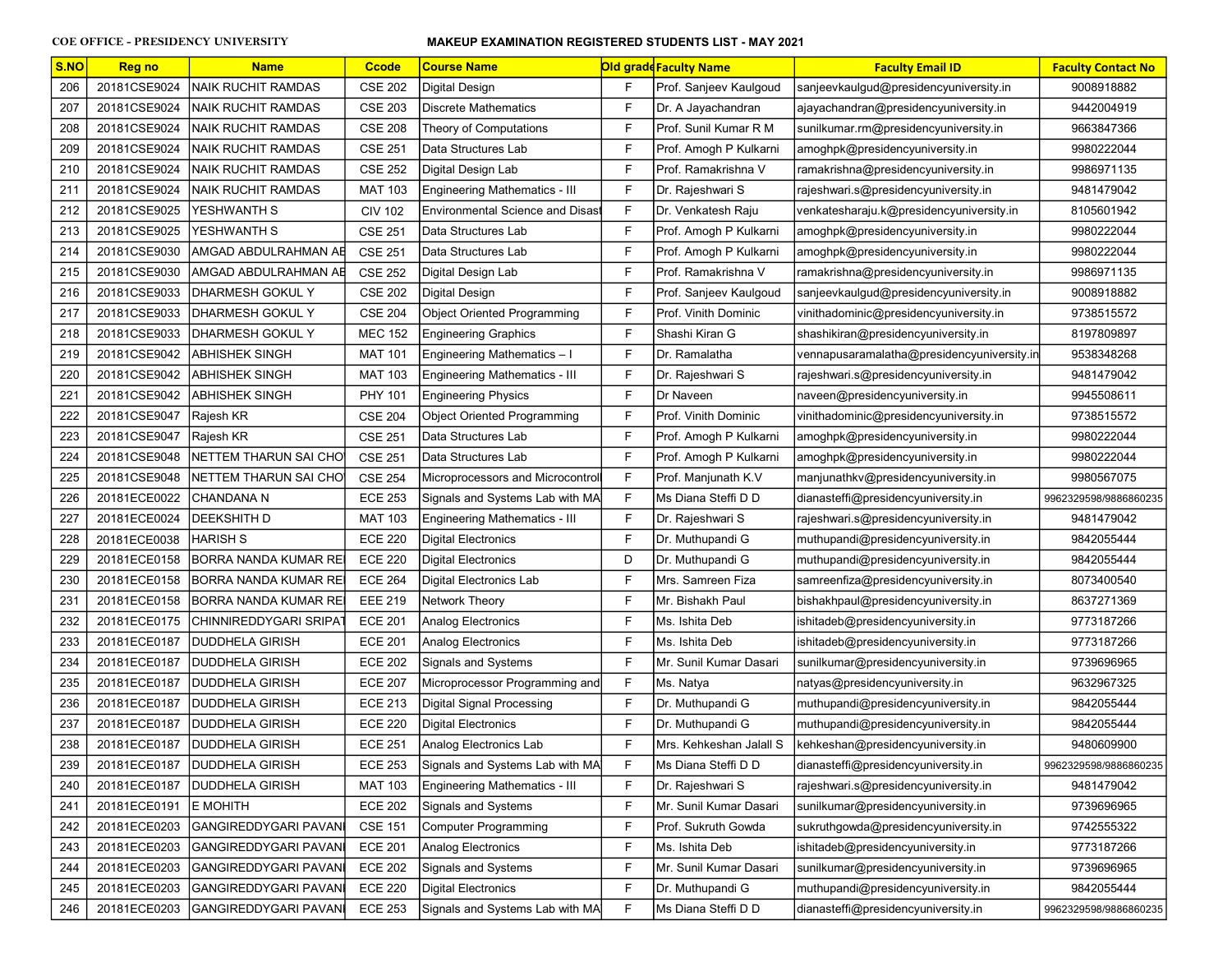| S.NO | <b>Reg no</b> | <b>Name</b>                    | <b>Ccode</b>     | <b>Course Name</b>                        |   | Old gradd Faculty Name  | <b>Faculty Email ID</b>                                   | <b>Faculty Contact No</b> |
|------|---------------|--------------------------------|------------------|-------------------------------------------|---|-------------------------|-----------------------------------------------------------|---------------------------|
| 247  | 20181ECE0203  | GANGIREDDYGARI PAVANI          | <b>EEE 204</b>   | Electromagnetic Theory                    | F | Mrs. Ramya K            | ramyak@presidencyuniversity.in                            | 7338824114                |
| 248  | 20181ECE0203  | GANGIREDDYGARI PAVANI          | <b>MAT 104</b>   | Engineering Mathematics - IV              | F | Dr. M Rajeshwari        | rajeshwari@presidencyuniversity.in                        | 9483860527                |
| 249  | 20181ECE0230  | K NARENDRA KUMAR               | <b>ECE 253</b>   | Signals and Systems Lab with MA           | F | Ms Diana Steffi D D     | dianasteffi@presidencyuniversity.in                       | 9962329598/9886860235     |
| 250  | 20181ECE0232  | KALUKUNTA TEJESWAR RI          | <b>ECE 201</b>   | Analog Electronics                        | F | Ms. Ishita Deb          | ishitadeb@presidencyuniversity.in                         | 9773187266                |
| 251  | 20181ECE0238  | KARI BALA VENKATESWAR          | <b>ECE 201</b>   | Analog Electronics                        | F | Ms. Ishita Deb          | ishitadeb@presidencyuniversity.in                         | 9773187266                |
| 252  | 20181ECE0238  | KARI BALA VENKATESWAR          | <b>ECE 202</b>   | Signals and Systems                       | F | Mr. Sunil Kumar Dasari  | sunilkumar@presidencyuniversity.in                        | 9739696965                |
| 253  | 20181ECE0238  | KARI BALA VENKATESWAR          | <b>ECE 264</b>   | Digital Electronics Lab                   | F | Mrs. Samreen Fiza       | samreenfiza@presidencyuniversity.in                       | 8073400540                |
| 254  | 20181ECE0238  | KARI BALA VENKATESWAR          | <b>EEE 219</b>   | Network Theory                            | F | Mr. Bishakh Paul        | bishakhpaul@presidencyuniversity.in                       | 8637271369                |
| 255  | 20181ECE0261  | KURUBA SAIVENKAT               | <b>ECE 201</b>   | Analog Electronics                        | E | Ms. Ishita Deb          | ishitadeb@presidencyuniversity.in                         | 9773187266                |
| 256  | 20181ECE0279  | MANGAPATNAM VENKATA            | <b>ECE 251</b>   | Analog Electronics Lab                    | F | Mrs. Kehkeshan Jalall S | kehkeshan@presidencyuniversity.in                         | 9480609900                |
| 257  | 20181ECE0284  | MEKALA AMARNATH                | <b>ECE 253</b>   | Signals and Systems Lab with MA           | F | Ms Diana Steffi D D     | dianasteffi@presidencyuniversity.in                       | 9962329598/9886860235     |
| 258  | 20181ECE0284  | MEKALA AMARNATH                | <b>ECE 264</b>   | Digital Electronics Lab                   | F | Mrs. Samreen Fiza       | samreenfiza@presidencyuniversity.in                       | 8073400540                |
| 259  | 20181ECE0285  | METI JAYAVARDHAN VARA          | <b>EEE 219</b>   | Network Theory                            | F | Mr. Bishakh Paul        | bishakhpaul@presidencyuniversity.in                       | 8637271369                |
| 260  | 20181ECE0287  | <b>IMUKESH MEENAN C</b>        | <b>ECE 202</b>   | Signals and Systems                       | F | Mr. Sunil Kumar Dasari  | sunilkumar@presidencyuniversity.in                        | 9739696965                |
| 261  | 20181ECE0320  | <b>PRADEEP V</b>               | <b>EEE 219</b>   | Network Theory                            | F | Mr. Bishakh Paul        | bishakhpaul@presidencyuniversity.in                       | 8637271369                |
| 262  | 20181ECE0320  | <b>PRADEEP V</b>               | <b>MAT 101</b>   | Engineering Mathematics - I               | F | Dr. Ramalatha           | vennapusaramalatha@presidencyuniversity.in                | 9538348268                |
| 263  | 20181ECE0325  | PRODDATURU CHENNA KE           | <b>ECE 201</b>   | <b>Analog Electronics</b>                 | F | Ms. Ishita Deb          | ishitadeb@presidencyuniversity.in                         | 9773187266                |
| 264  | 20181ECE0336  | IS NAGA VAMSI                  | <b>ECE 202</b>   | Signals and Systems                       | F | Mr. Sunil Kumar Dasari  | sunilkumar@presidencyuniversity.in                        | 9739696965                |
| 265  | 20181ECE0336  | IS NAGA VAMSI                  | <b>ECE 220</b>   | <b>Digital Electronics</b>                | F | Dr. Muthupandi G        | muthupandi@presidencyuniversity.in                        | 9842055444                |
| 266  | 20181ECE0337  | <b>S VIKAS REDDY</b>           | <b>ECE 201</b>   | Analog Electronics                        | F | Ms. Ishita Deb          | ishitadeb@presidencyuniversity.in                         | 9773187266                |
| 267  | 20181ECE0348  | SIRIGIRI SREEKANTH             | <b>ECE 202</b>   | Signals and Systems                       | F | Mr. Sunil Kumar Dasari  | sunilkumar@presidencyuniversity.in                        | 9739696965                |
| 268  | 20181ECE0348  | SIRIGIRI SREEKANTH             | <b>ECE 264</b>   | Digital Electronics Lab                   | F | Mrs. Samreen Fiza       | samreenfiza@presidencyuniversity.in                       | 8073400540                |
| 269  | 20181ECE0356  | TANGUTURU SAI SUKESH           | <b>CIV 101</b>   | <b>Elements of Civil Engineering</b>      | F | Mr. Ajay H              | ajay@presidencyuniversity.in                              | 9663779663                |
| 270  | 20181ECE0356  | TANGUTURU SAI SUKESH           | <b>ECE 264</b>   | Digital Electronics Lab                   | F | Mrs. Samreen Fiza       | samreenfiza@presidencyuniversity.in                       | 8073400540                |
| 271  | 20181ECE0381  | YARRAGUDI YESWANTH R           | <b>ECE 202</b>   | Signals and Systems                       | F | Mr. Sunil Kumar Dasari  | sunilkumar@presidencyuniversity.in                        | 9739696965                |
| 272  | 20181ECE9016  | SIDDANA JAYANTH                | <b>MAT 102</b>   | Engineering Mathematics - II              | F | Dr. Husna               | husna@presidencyuniversity.in                             | 7760748774                |
| 273  | 20181ECE9017  | <b>IMAYANK CHANDRA</b>         | <b>MAT 102</b>   | Engineering Mathematics - II              | F | Dr. Husna               | husna@presidencyuniversity.in                             | 7760748774                |
| 274  | 20181ECE9018  | ROHESH KUMAR BM                | <b>CHE A 103</b> | <b>Engineering Chemistry</b>              | D | Dr. Dileep R            | dileep.r@presidencyuniversity.in                          | 9880245273                |
| 275  | 20181ECE9018  | ROHESH KUMAR BM                | <b>CIV 102</b>   | <b>Environmental Science and Disas</b>    | D | Dr. Venkatesh Raju      | venkatesharaju.k@presidencyuniversity.in                  | 8105601942                |
| 276  | 20181ECE9018  | <b>ROHESH KUMAR BM</b>         | <b>ECE 203</b>   | <b>Digital Design</b>                     | F | Dr. Muthupandi G        | muthupandi@presidencyuniversity.in                        | 9842055444                |
| 277  | 20181ECE9018  | ROHESH KUMAR BM                | <b>ENG A 103</b> | English                                   | F | Dr J G Ravi Kumar       | ravimanchi@presidencyuniversity.in                        | 9945410972                |
| 278  | 20181ECE9018  | ROHESH KUMAR BM                | <b>PUE A 106</b> | Introduction to University Academ         | E |                         | Dr P MOHAN KUMAR NAI mohankumar.p@presidencyuniversity.in | 9482751373                |
| 279  | 20181EEE0031  | <b>IMALLIKARJUN M HIREMATI</b> | <b>ECE 251</b>   | Analog Electronics Lab                    | F | Mrs. Kehkeshan Jalall S | kehkeshan@presidencyuniversity.in                         | 9480609900                |
| 280  | 20181EEE0035  | MOHAMMED ZUHAIB                | <b>ECE 253</b>   | Signals and Systems Lab with MA           | F | Ms Diana Steffi D D     | dianasteffi@presidencyuniversity.in                       | 9962329598/9886860235     |
| 281  | 20181EEE0063  | SUMITH J JADHAV                | <b>CSE 151</b>   | Computer Programming                      | F | Prof. Sukruth Gowda     | sukruthgowda@presidencyuniversity.in                      | 9742555322                |
| 282  | 20181EEE0067  | <b>TEJAS GOWDA M</b>           | <b>EEE 101</b>   | <b>Elements of Electrical Engineering</b> | F | Mr. A Ngeswara Rao      | nageswararao@presidencyuniversity.in                      | 9652114714                |
| 283  | 20181ISE0005  | AKASH BEHERA                   | <b>CSE 223</b>   | Computer Architecture and Organi          | D | Prof. Srivinay          | srivinay@presidencyuniversity.in                          | 9844363190                |
| 284  | 20181ISE0005  | <b>AKASH BEHERA</b>            | <b>ECE 101</b>   | <b>Elements of Electronics Engineerin</b> | D | Dr. Safinaz             | safinazs@presidencyuniversity.in                          | 9632719035                |
| 285  | 20181ISE0005  | <b>AKASH BEHERA</b>            | <b>MAT 103</b>   | Engineering Mathematics - III             | D | Dr. Rajeshwari S        | rajeshwari.s@presidencyuniversity.in                      | 9481479042                |
| 286  | 20181ISE0005  | <b>AKASH BEHERA</b>            | PHY 101          | <b>Engineering Physics</b>                | D | Dr Naveen               | naveen@presidencyuniversity.in                            | 9945508611                |
| 287  | 20181ISE0029  | GAYATHRI                       | <b>CSE 252</b>   | Digital Design Lab                        | F | Prof. Ramakrishna V     | ramakrishna@presidencyuniversity.in                       | 9986971135                |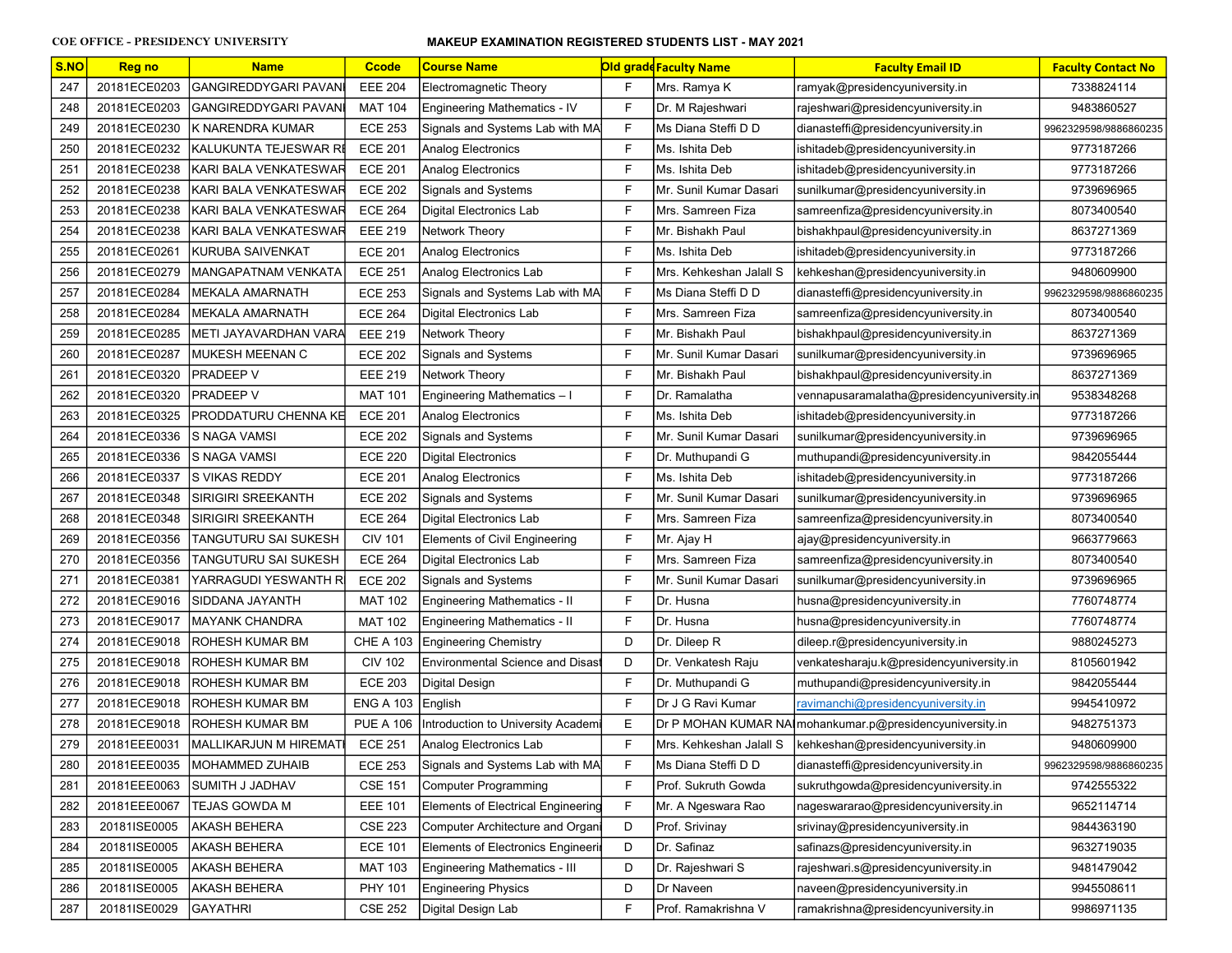| S.NO | <b>Reg no</b> | <b>Name</b>               | <b>Ccode</b>   | <b>Course Name</b>                        |              | <b>Old grade Faculty Name</b> | <b>Faculty Email ID</b>                                         | <b>Faculty Contact No</b> |
|------|---------------|---------------------------|----------------|-------------------------------------------|--------------|-------------------------------|-----------------------------------------------------------------|---------------------------|
| 288  | 20181ISE0074  | SHADRUTHI M NAIK          | <b>CIV 101</b> | <b>Elements of Civil Engineering</b>      | F            | Mr. Ajay H                    | ajay@presidencyuniversity.in                                    | 9663779663                |
| 289  | 20181ISE0074  | <b>SHADRUTHI M NAIK</b>   | <b>CSE 258</b> | Problem Solving using Python              | F            | Prof. Jobin Thomas            | jobinthomas@presidencyuniversity.in                             | 9995070754                |
| 290  | 20181ISE0074  | <b>SHADRUTHI M NAIK</b>   | <b>ENG 104</b> | Technical Spoken Communication            | F            | Dr Narasimha Murthy SV        | narasimhamurthy@presidencyuniversity.in                         | 9901757410                |
| 291  | 20181ISE0075  | <b>SHARATH KUMAR S</b>    | <b>CSE 258</b> | Problem Solving using Python              | $\mathsf{F}$ | Prof. Jobin Thomas            | jobinthomas@presidencyuniversity.in                             | 9995070754                |
| 292  | 20181ISE0093  | VINAY KUMAR N D           | <b>CSE 258</b> | Problem Solving using Python              | $\mathsf{F}$ | Prof. Jobin Thomas            | jobinthomas@presidencyuniversity.in                             | 9995070754                |
| 293  | 20181ISE0104  | <b>SUHANA H</b>           | <b>CSE 258</b> | Problem Solving using Python              | F            | Prof. Jobin Thomas            | jobinthomas@presidencyuniversity.in                             | 9995070754                |
| 294  | 20181IST0015  | <b>BHARGAV R</b>          | MAT 101        | Engineering Mathematics - I               | F            | Dr. Ramalatha                 | vennapusaramalatha@presidencyuniversity.in                      | 9538348268                |
| 295  | 20181IST0019  | <b>DEBAYAN JANA</b>       | <b>MAT 101</b> | Engineering Mathematics - I               | F            | Dr. Ramalatha                 | vennapusaramalatha@presidencyuniversity.in                      | 9538348268                |
| 296  | 20181IST0034  | JOOTURU MANOJ KUMAR       | <b>CSE 202</b> | Digital Design                            | $\mathsf F$  | Prof. Sanjeev Kaulgoud        | sanjeevkaulgud@presidencyuniversity.in                          | 9008918882                |
| 297  | 20181IST0050  | NAMALA JAYACHANDRA        | <b>CSE 223</b> | <b>Computer Architecture and Organi</b>   | $\mathsf F$  | Prof. Srivinay                | srivinay@presidencyuniversity.in                                | 9844363190                |
| 298  | 20181LCV0019  | <b>MD SYED SHANSHAALI</b> | <b>MAT 103</b> | Engineering Mathematics - III             | F            | Dr. Rajeshwari S              | rajeshwari.s@presidencyuniversity.in                            | 9481479042                |
| 299  | 20181LEC9003  | PRADEEP KUMAR R           | <b>ECE 213</b> | Digital Signal Processing                 | $\mathsf{F}$ | Dr. Muthupandi G              | muthupandi@presidencyuniversity.in                              | 9842055444                |
| 300  | 20181MEC0081  | <b>HEMANTHA SV</b>        | <b>MEC 203</b> | <b>Fluid Mechanics and Machines</b>       | F            |                               | Mr. Arun Arjogyaswamy Garunarogyaswamy@presidencyuniversity.in  | 9663437027                |
| 301  | 20181MEC0083  | J D ANSHO JERFIN SINGH    | <b>MEC 203</b> | <b>Fluid Mechanics and Machines</b>       | F            |                               | Mr. Arun Arjogyaswamy G arunarogyaswamy@presidencyuniversity.in | 9663437027                |
| 302  | 20181MEC0091  | <b>KARTHIK S PATIL</b>    | <b>MEC 203</b> | Fluid Mechanics and Machines              | $\mathsf{F}$ |                               | Mr. Arun Arjogyaswamy Garunarogyaswamy@presidencyuniversity.in  | 9663437027                |
| 303  | 20181MEC0109  | MADHUSUDHAN GOWDA S       | <b>CSE 151</b> | <b>Computer Programming</b>               | F            | Prof. Sukruth Gowda           | sukruthgowda@presidencyuniversity.in                            | 9742555322                |
| 304  | 20181MEC0109  | MADHUSUDHAN GOWDA S       | <b>MEC 251</b> | <b>Fluid Mechanics and Machines La</b>    | $\mathsf F$  |                               | Mr. Arun Arjogyaswamy Garunarogyaswamy@presidencyuniversity.in  | 9663437027                |
| 305  | 20181MEC0109  | MADHUSUDHAN GOWDA S       | <b>PHY 101</b> | <b>Engineering Physics</b>                | $\mathsf{F}$ | Dr Naveen                     | naveen@presidencyuniversity.in                                  | 9945508611                |
| 306  | 20181MEC0110  | IMANISH J                 | <b>MEC 203</b> | <b>Fluid Mechanics and Machines</b>       | $\mathsf{F}$ |                               | Mr. Arun Arjogyaswamy G arunarogyaswamy@presidencyuniversity.in | 9663437027                |
| 307  | 20181MEC0131  | NARASIMMAN A              | <b>MEC 253</b> | Computer Aided Machine Drawing            | $\mathsf{F}$ | Dr. Madhusudhan M             | madhusudhan@presidencyuniversity.in                             | 9844311990                |
| 308  | 20181MEC0133  | <b>NAVEEN K N</b>         | <b>CSE 151</b> | <b>Computer Programming</b>               | $\mathsf{F}$ | Prof. Sukruth Gowda           | sukruthgowda@presidencyuniversity.in                            | 9742555322                |
| 309  | 20181MEC0133  | NAVEEN K N                | <b>ECE 101</b> | <b>Elements of Electronics Engineerin</b> | F            | Dr. Safinaz                   | safinazs@presidencyuniversity.in                                | 9632719035                |
| 310  | 20181MEC0133  | NAVEEN K N                | <b>MEC 251</b> | Fluid Mechanics and Machines La           | F            |                               | Mr. Arun Arjogyaswamy Garunarogyaswamy@presidencyuniversity.in  | 9663437027                |
| 311  | 20181MEC0133  | <b>NAVEEN KN</b>          | <b>MEC 253</b> | Computer Aided Machine Drawing            | $\mathsf F$  | Dr. Madhusudhan M             | madhusudhan@presidencyuniversity.in                             | 9844311990                |
| 312  | 20181MEC0147  | PATTAPAREDDIGARI HARS     | <b>MEC 201</b> | <b>Basic Thermodynamics</b>               | $\mathsf F$  | Dr. Devendra Dandotiya        | devendradandotiya@presidencyuniversity.in                       | 9958711659                |
| 313  | 20181MEC0147  | PATTAPAREDDIGARI HARS     | <b>MEC 253</b> | Computer Aided Machine Drawing            | F            | Dr. Madhusudhan M             | madhusudhan@presidencyuniversity.in                             | 9844311990                |
| 314  | 20181MEC0177  | SACHIN G Y                | <b>MEC 253</b> | Computer Aided Machine Drawing            | $\mathsf F$  | Dr. Madhusudhan M             | madhusudhan@presidencyuniversity.in                             | 9844311990                |
| 315  | 20181MEC0181  | SAHANA S V                | <b>MEC 253</b> | Computer Aided Machine Drawing            | F            | Dr. Madhusudhan M             | madhusudhan@presidencyuniversity.in                             | 9844311990                |
| 316  | 20181MEC0183  | <b>SAMEER</b>             | <b>MEC 253</b> | Computer Aided Machine Drawing            | $\mathsf F$  | Dr. Madhusudhan M             | madhusudhan@presidencyuniversity.in                             | 9844311990                |
| 317  | 20181MEC0202  | SIRIPIREDDY NARAPA RED    | <b>MEC 201</b> | <b>Basic Thermodynamics</b>               | $\mathsf{F}$ | Dr. Devendra Dandotiya        | devendradandotiya@presidencyuniversity.in                       | 9958711659                |
| 318  | 20181MEC0223  | <b>VINAYPRASAD N</b>      | <b>PHY 151</b> | Engineering Physics Lab                   | F            | Dr Ranjeth Kumar Reddy        | ranjethkumar@presidencyuniversity.in                            | 8978975961                |
| 319  | 20181MEC9001  | <b>HASHAM BAIG S</b>      | <b>MEC 203</b> | <b>Fluid Mechanics and Machines</b>       | F            |                               | Mr. Arun Arjogyaswamy G arunarogyaswamy@presidencyuniversity.in | 9663437027                |
| 320  | 20181MEC9001  | HASHAM BAIG S             | <b>PHY 151</b> | <b>Engineering Physics Lab</b>            | F            |                               | Dr Ranjeth Kumar Reddy   ranjethkumar@presidencyuniversity.in   | 8978975961                |
| 321  | 20181MEC9002  | NANDYALA KIRAN KUMAR      | <b>MEC 253</b> | <b>Computer Aided Machine Drawing</b>     | F            | Dr. Madhusudhan M             | madhusudhan@presidencyuniversity.in                             | 9844311990                |
| 322  | 20181MEC9011  | HAMAAD AJAZ KHAN          | <b>CSE 151</b> | <b>Computer Programming</b>               | $\mathsf F$  | Prof. Sukruth Gowda           | sukruthgowda@presidencyuniversity.in                            | 9742555322                |
| 323  | 20181MEC9028  | SHREYAS U                 | <b>MAT 101</b> | Engineering Mathematics - I               | F            | Dr. Ramalatha                 | vennapusaramalatha@presidencyuniversity.in                      | 9538348268                |
| 324  | 20181MEC9028  | SHREYAS U                 | <b>MAT 103</b> | Engineering Mathematics - III             | F            | Dr. Rajeshwari S              | rajeshwari.s@presidencyuniversity.in                            | 9481479042                |
| 325  | 20181PET0004  | <b>ABHIJEET KARNAL</b>    | <b>PET 223</b> | <b>Fundamentals of Drilling Engineer</b>  | F            | Mr. Anmol Bhargava            | anmolbhargava@presidencyuniversity.in                           | 9079251300                |
| 326  | 20181PET0004  | ABHIJEET KARNAL           | <b>PET 224</b> | <b>Fundamentals of Reservoir Engine</b>   | F            | Mr. Bhairab Jyoti Gogoi       | bhairabjyoti@presidencyuniversity.in                            | 8011921913                |
| 327  | 20181PET0044  | MD NAQUEEB ANWAR          | <b>CIV 101</b> | <b>Elements of Civil Engineering</b>      | F            | Mr. Ajay H                    | ajay@presidencyuniversity.in                                    | 9663779663                |
| 328  | 20181PET0044  | MD NAQUEEB ANWAR          | <b>MEC 152</b> | <b>Engineering Graphics</b>               | F            | Shashi Kiran G                | shashikiran@presidencyuniversity.in                             | 8197809897                |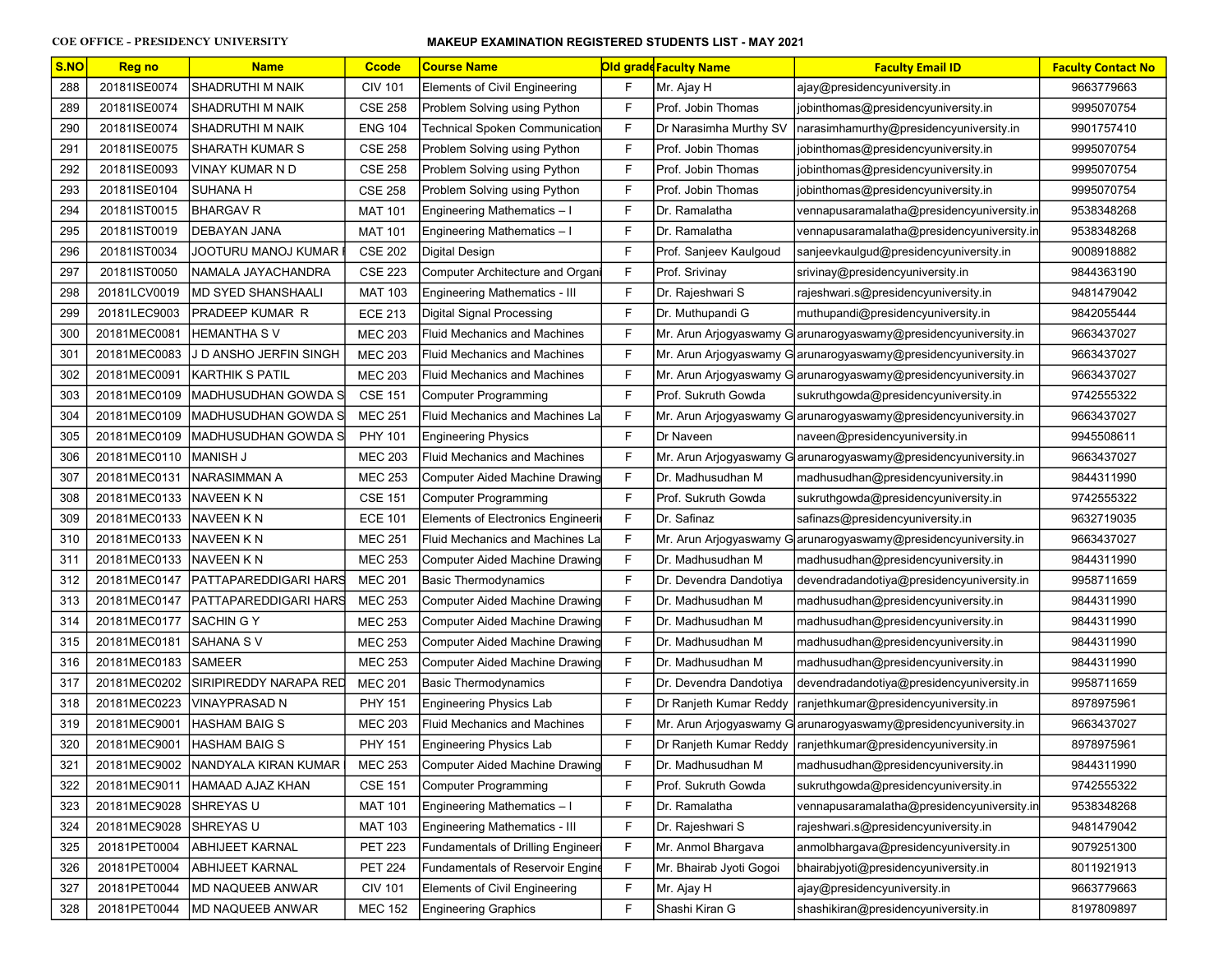| S.NO | <u>Reg no</u> | <b>Name</b>                   | <b>Ccode</b>   | <b>Course Name</b>                       |   | <b>Old grade Faculty Name</b> | <b>Faculty Email ID</b>                                 | <b>Faculty Contact No</b> |
|------|---------------|-------------------------------|----------------|------------------------------------------|---|-------------------------------|---------------------------------------------------------|---------------------------|
| 329  | 20181PET0051  | MOHAMMED RABEEN ALI           | <b>PET 213</b> | <b>Petroleum Production Engineering</b>  | F | Mr. Anmol Bhargava            | anmolbhargava@presidencyuniversity.in                   | 9079251300                |
| 330  | 20181PET0075  | <b>RASHIQUE SHAH</b>          | <b>PET 317</b> | Advanced Drilling Engineering (DI        | F | Mr. Anmol Bhargava            | anmolbhargava@presidencyuniversity.in                   | 9079241300                |
| 331  | 20181PET0080  | SAMREENA THARANUM             | <b>PET 254</b> | Drilling Fluids and Cements Lab          | F | Mr. Bhairab Jyoti Gogoi       | bhairabjyoti@presidencyuniversity.in                    | 8011921913                |
| 332  | 20181PET0080  | SAMREENA THARANUM             | <b>PET 262</b> | Momentum Transfer Lab                    | F | Dr. Deepjyoti Mech            | deepjyotimech@presidencyuniversity.in                   | 9962100697                |
| 333  | 20181PET0092  | SYED RIYAAN ARSHAD A          | <b>MEC 152</b> | <b>Engineering Graphics</b>              | F | Shashi Kiran G                | shashikiran@presidencyuniversity.in                     | 8197809897                |
| 334  | 20181PET0093  | <b>SYED SHAH KHURSHEED</b>    | <b>PET 220</b> | <b>Hydrocarbon Thermodynamics</b>        | F | Dr. Kalpajit Hazarika         | kalpajithazarika@presidencyuniversity.in                | 7987835595                |
| 335  | 20181PET0094  | <b>SYED SUFYAAN Z</b>         | <b>PET 219</b> | <b>Hydrocarbon Exploration</b>           | F | Mr. Indraneel Agasty          | indraneelagasty@presidencyuniversity.in                 | 6202102478                |
| 336  | 20181PET0098  | <b>TELLABATI THARUN VENKA</b> | <b>PET 224</b> | Fundamentals of Reservoir Engine         | F | Mr. Bhairab Jyoti Gogoi       | bhairabjyoti@presidencyuniversity.in                    | 8011921913                |
| 337  | 20181PET0102  | USMAN A GHANI K L             | <b>PET 219</b> | <b>Hydrocarbon Exploration</b>           | F | Mr. Indraneel Agasty          | indraneelagasty@presidencyuniversity.in                 | 6202102478                |
| 338  | 20181PET9001  | ARSHAK A                      | <b>PET 224</b> | Fundamentals of Reservoir Engine         | F | Mr. Bhairab Jyoti Gogoi       | bhairabjyoti@presidencyuniversity.in                    | 8011921913                |
| 339  | 20181PET9003  | MOHAMMED DANISH KAMA          | <b>PET 219</b> | <b>Hydrocarbon Exploration</b>           | F | Mr. Indraneel Agasty          | indraneelagasty@presidencyuniversity.in                 | 6202102478                |
| 340  | 20181PET9003  | MOHAMMED DANISH KAMA          | <b>PET 254</b> | Drilling Fluids and Cements Lab          | F | Mr. Bhairab Jyoti Gogoi       | bhairabjyoti@presidencyuniversity.in                    | 8011921913                |
| 341  | 20181PET9004  | <b>GOKUL N K</b>              | <b>PET 219</b> | <b>Hydrocarbon Exploration</b>           | F | Mr. Indraneel Agasty          | indraneelagasty@presidencyuniversity.in                 | 6202102478                |
| 342  | 20181PET9005  | <b>SNEHATH</b>                | <b>PET 213</b> | <b>Petroleum Production Engineering</b>  | F | Mr. Anmol Bhargava            | anmolbhargava@presidencyuniversity.in                   | 9079251300                |
| 343  | 20191BAL0005  | <b>ABHIRAMI S MOHAN</b>       | <b>LAW 206</b> | <b>Fundamentals of Moot Court</b>        | F | Prof. Razina Ahmed            | razina.ahmed@presidencyuniversity.in                    | 7636887376                |
| 344  | 20191BAL0039  | KUMAR UJJWAL                  | <b>BAL 103</b> | <b>Public Administration: Core Conce</b> | F | Prof. Sofia khatun            | sofia.khatun@presidencyuniversity.in                    | 9836622635                |
| 345  | 20191BAL0053  | POLAVARAPU RAGHURAM           | <b>LAW 209</b> | <b>Fundamentals of Client Counsellir</b> | F | Dr. Shamiulla                 | mohammedshamiulla@presidencyuniversity.ir               | 8780204457                |
| 346  | 20191BAL0071  | <b>SHARATH KUMAR R</b>        | <b>ENG 102</b> | Legal Professional Communicatioı         | F | Ms Sudeshna Pandey            | sudeshnapandey@presidencyuniversity.in                  | 8496871582                |
| 347  | 20191BAL0071  | <b>SHARATH KUMAR R</b>        | <b>LAW 106</b> | Law of Torts and MV Act                  | F | Prof. Neha Sinha              | nehasinha@presidencyuniversity.in                       | 7745942201, 9450429236    |
| 348  | 20191BAL0071  | <b>SHARATH KUMAR R</b>        | <b>LAW 112</b> | Constitutional Law - I                   | F | Prof. Devi prabha             | deviprabha@presidencyuniversity.in                      | 9043839964                |
| 349  | 20191BAL0088  | VELPULA SATYA                 | <b>LAW 209</b> | <b>Fundamentals of Client Counsellin</b> | F | Dr. Shamiulla                 | mohammedshamiulla@presidencyuniversity.in               | 8780204457                |
| 350  | 20191BAL0103  | ASHUTOSH V SALKUTE            | <b>BAL 102</b> | State and Political Obligation           | F | Prof. Sharu Anna john         | sharu.annajohn@presidencyuniversity.in                  | 8921213189                |
| 351  | 20191BAL0103  | ASHUTOSH V SALKUTE            | <b>BAL 202</b> | Macroeconomics                           | F | Dr. Anirban Kundu             | anirbankundu@presidencyuniversity.in                    | 9902568778                |
| 352  | 20191BAL0103  | ASHUTOSH V SALKUTE            | <b>LAW 101</b> | Legal Methods and Legal Reasoni          | F | Prof. Sneha Mula              | snehagoud@presidencyuniversity.in                       | 8106786395                |
| 353  | 20191BAL0103  | ASHUTOSH V SALKUTE            | <b>LAW 104</b> | <b>Special Contracts</b>                 | F | Prof. Sofia khatun            | sofia.khatun@presidencyuniversity.in                    | 9836622635                |
| 354  | 20191BAL0103  | <b>ASHUTOSH V SALKUTE</b>     | <b>LAW 106</b> | Law of Torts and MV Act                  | F | Prof. Neha Sinha              | nehasinha@presidencyuniversity.in                       | 7745942201, 9450429236    |
| 355  | 20191BAL0103  | <b>ASHUTOSH V SALKUTE</b>     | <b>LAW 112</b> | Constitutional Law - I                   | F | Prof. Devi prabha             | deviprabha@presidencyuniversity.in                      | 9043839964                |
| 356  | 20191BAV0091  | PARTHA PRATIM MONDAL          | <b>LNG 106</b> | Communicative English - I                | F | Dr Payal Mukherjee            | payalmukherjee@presidencyuniversity.in                  | 7849022142                |
| 357  | 20191BAV0103  | <b>JOBIN BIJU</b>             | <b>AVM 102</b> | <b>Airport Operations</b>                | F | Mr. Nanda Kumar               | nandakumarv@presidencyuniversity.in                     | 81243 26444               |
| 358  | 20191BAV0103  | JOBIN BIJU                    | <b>EVS 107</b> | <b>Environmental Studies</b>             | F | Prof. Balakrishna C V         | balakrishna.cv@presidencyuniversity.in                  | 99169 43143               |
| 359  | 20191BAV0103  | JOBIN BIJU                    | <b>MGT 111</b> | <b>Financial Accounting</b>              | F | Prof. Lokesk Y R              | lokesh.yr@presidencyuniversity.in                       | 80957 55124               |
| 360  | 20191BAV0103  | <b>JOBIN BIJU</b>             | <b>MGT 112</b> | Management and behavioral prac           | F | Dr. Ameer Hussain             | ameer.hussain@presidencyuniversity.in                   | 91464 04407               |
| 361  | 20191BAV0104  | IMOHAMED FAIJAS               | <b>ENG 105</b> | <b>Essentials of English</b>             | F |                               | Dr Venkata Ramani Challa ramani@presidencyuniversity.in | 9849142142                |
| 362  | 20191BAV0104  | <b>MOHAMED FAIJAS</b>         | <b>EVS 107</b> | <b>Environmental Studies</b>             | F | Prof. Balakrishna C V         | balakrishna.cv@presidencyuniversity.in                  | 99169 43143               |
| 363  | 20191BBA0074  | MOHAMMAD MUSHARAF A           | <b>MGT 111</b> | <b>Financial Accounting</b>              | F | Prof. Lokesk Y R              | lokesh.yr@presidencyuniversity.in                       | 80957 55124               |
| 364  | 20191BBA0074  | MOHAMMAD MUSHARAF A           | <b>MGT 112</b> | Management and behavioral pract          | F | Dr. Ameer Hussain             | ameer.hussain@presidencyuniversity.in                   | 91464 04407               |
| 365  | 20191BBA0113  | SAHIL R                       | <b>MGT 112</b> | Management and behavioral pract          | F | Dr. Ameer Hussain             | ameer.hussain@presidencyuniversity.in                   | 91464 04407               |
| 366  | 20191BBA0126  | SRIPATHI DILEEP KUMAR         | <b>ENG 105</b> | <b>Essentials of English</b>             | F |                               | Dr Venkata Ramani Challa ramani@presidencyuniversity.in | 9849142142                |
| 367  | 20191BBA0126  | SRIPATHI DILEEP KUMAR         | <b>MGT 111</b> | <b>Financial Accounting</b>              | F | Prof. Lokesk Y R              | lokesh.yr@presidencyuniversity.in                       | 80957 55124               |
| 368  | 20191BBA0126  | SRIPATHI DILEEP KUMAR         | <b>MGT 112</b> | Management and behavioral pract          | F | Dr. Ameer Hussain             | ameer.hussain@presidencyuniversity.in                   | 91464 04407               |
| 369  | 20191BBA0158  | N VISHNU                      | <b>ENG 105</b> | <b>Essentials of English</b>             | F |                               | Dr Venkata Ramani Challa ramani@presidencyuniversity.in | 9849142142                |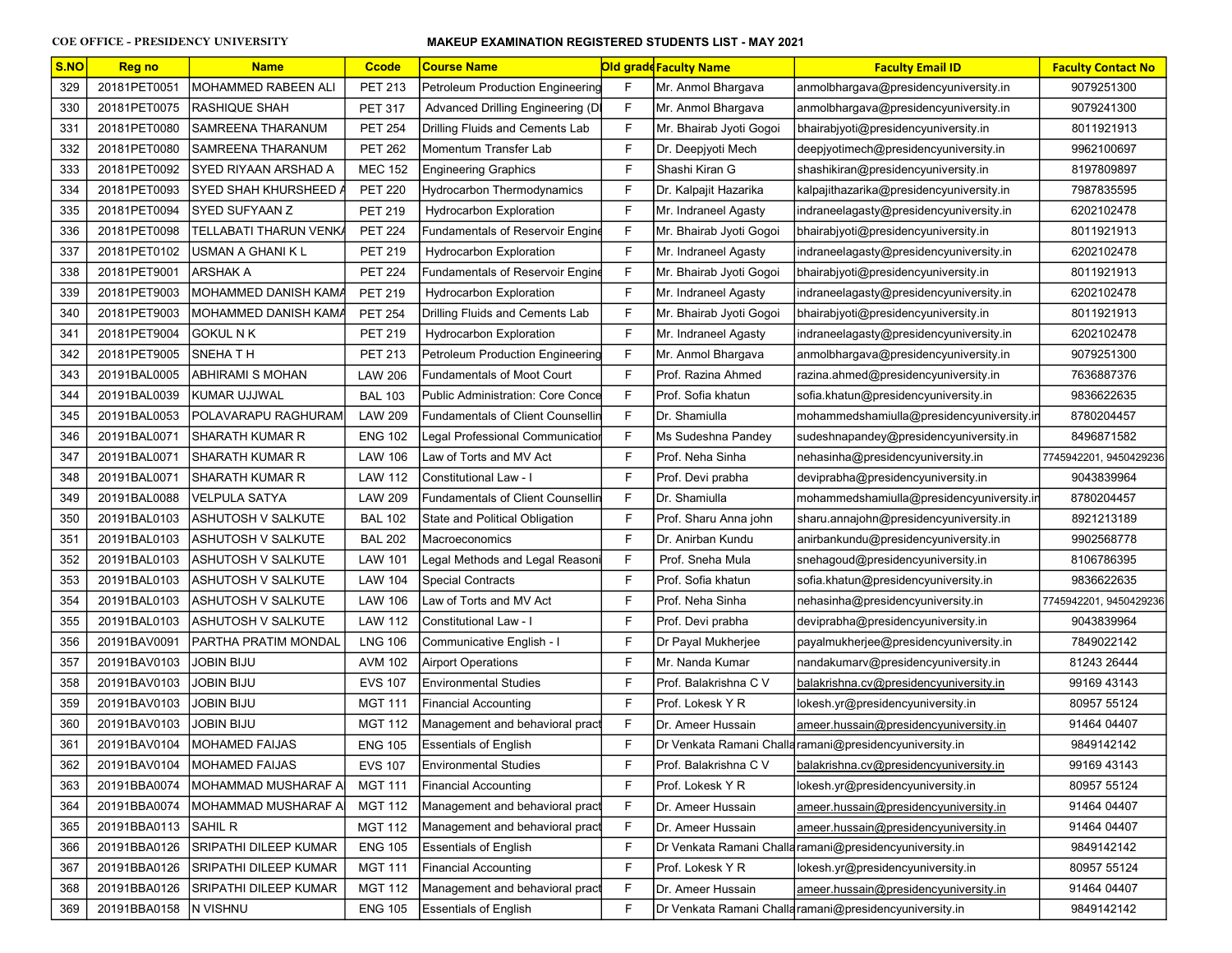| S.NO | Reg no                  | <b>Name</b>                        | <b>Ccode</b>   | <b>Course Name</b>                      |   | <b>Old grade Faculty Name</b> | <b>Faculty Email ID</b>                  | <b>Faculty Contact No</b> |
|------|-------------------------|------------------------------------|----------------|-----------------------------------------|---|-------------------------------|------------------------------------------|---------------------------|
| 370  | 20191BBA0158            | <b>N VISHNU</b>                    | <b>MGT 112</b> | Management and behavioral pract         | F | Dr. Ameer Hussain             | ameer.hussain@presidencyuniversity.in    | 91464 04407               |
| 371  | 20191BBA0193            | G Jayanth                          | <b>MGT 112</b> | Management and behavioral pract         | F | Dr. Ameer Hussain             | ameer.hussain@presidencyuniversity.in    | 91464 04407               |
| 372  | 20191BBA0202            | <b>KISHORE S</b>                   | <b>MGT 112</b> | Management and behavioral pract         | F | Dr. Ameer Hussain             | ameer.hussain@presidencyuniversity.in    | 91464 04407               |
| 373  | 20191BBA0204            | BONAGIRI HEMANTH KUMA              | <b>MGT 112</b> | Management and behavioral pract         | F | Dr. Ameer Hussain             | ameer.hussain@presidencyuniversity.in    | 91464 04407               |
| 374  | 20191BBA0208            | KONANKI RAGHAVENDRA                | <b>MGT 112</b> | Management and behavioral pract         | F | Dr. Ameer Hussain             | ameer.hussain@presidencyuniversity.in    | 91464 04407               |
| 375  | 20191BBA0217            | POLISETTY RAVI TEJA                | <b>EVS 107</b> | <b>Environmental Studies</b>            | F | Prof. Balakrishna C V         | balakrishna.cv@presidencyuniversity.in   | 99169 43143               |
| 376  | 20191BBA0217            | <b>POLISETTY RAVI TEJA</b>         | <b>MGT 112</b> | Management and behavioral pract         | F | Dr. Ameer Hussain             | ameer.hussain@presidencyuniversity.in    | 91464 04407               |
| 377  | 20191BBA0218            | <b>KANAMARLAPUDI AJAY BH</b>       | <b>MGT 112</b> | Management and behavioral pract         | F | Dr. Ameer Hussain             | ameer.hussain@presidencyuniversity.in    | 91464 04407               |
| 378  | 20191BBL0042            | <b>HARIHARAN B</b>                 | <b>BAL 202</b> | Macroeconomics                          | F | Dr. Anirban Kundu             | anirbankundu@presidencyuniversity.in     | 9902568778                |
| 379  | 20191BBL0042            | HARIHARAN B                        | <b>ENG 102</b> | Legal Professional Communication        | F | Ms Sudeshna Pandev            | sudeshnapandey@presidencyuniversity.in   | 8496871582                |
| 380  | 20191BBL0042            | HARIHARAN B                        | <b>LAW 101</b> | Legal Methods and Legal Reasoni         | D | Prof. Sneha Mula              | snehagoud@presidencyuniversity.in        | 8106786395                |
| 381  | 20191BBL0042            | HARIHARAN B                        | LAW 103        | Law of Contract                         | F | Prof. Sneha Mula              | snehagoud@presidencyuniversity.in        | 8106786395                |
| 382  | 20191BBL0042            | HARIHARAN B                        | <b>LAW 104</b> | <b>Special Contracts</b>                | F | Prof. Sofia khatun            | sofia.khatun@presidencyuniversity.in     | 9836622635                |
| 383  | 20191BBL0042            | HARIHARAN B                        | <b>LAW 106</b> | Law of Torts and MV Act                 | F | Prof. Neha Sinha              | nehasinha@presidencyuniversity.in        | 7745942201, 9450429236    |
| 384  | 20191BBL0042            | HARIHARAN B                        | LAW 112        | Constitutional Law - I                  | F | Prof. Devi prabha             | deviprabha@presidencyuniversity.in       | 9043839964                |
| 385  | 20191BBL0108            | YASH VIKRAM SINGH                  | <b>LAW 101</b> | Legal Methods and Legal Reasoni         | F | Prof. Sneha Mula              | snehagoud@presidencyuniversity.in        | 8106786395                |
| 386  | 20191BBL0113            | ISYED ASHAN AMIN                   | <b>ENG 102</b> | Legal Professional Communication        | F | Ms Sudeshna Pandey            | sudeshnapandey@presidencyuniversity.in   | 8496871582                |
| 387  | 20191BBL0113            | ISYED ASHAN AMIN                   | <b>LAW 101</b> | Legal Methods and Legal Reasoni         | F | Prof. Sneha Mula              | snehagoud@presidencyuniversity.in        | 8106786395                |
| 388  | 20191BBL0113            | SYED ASHAN AMIN                    | LAW 104        | <b>Special Contracts</b>                | F | Prof. Sofia khatun            | sofia.khatun@presidencyuniversity.in     | 9836622635                |
| 389  | 20191BBL0113            | ISYED ASHAN AMIN                   | <b>LAW 106</b> | Law of Torts and MV Act                 | F | Prof. Neha Sinha              | nehasinha@presidencyuniversity.in        | 7745942201, 9450429236    |
| 390  | 20191BCA0014            | <b>IPUCHA VIJAY KUMAR REDI</b>     | <b>EVS 107</b> | <b>Environmental Studies</b>            | F | Dr. Venkatesh Raju            | venkatesharaju.k@presidencyuniversity.in | 8105601942                |
| 391  | 20191BCL0015            | <b>ISANCHO ROY C</b>               | <b>LAW 101</b> | Legal Methods and Legal Reasoni         | F | Prof. Sneha Mula              | snehagoud@presidencyuniversity.in        | 8106786395                |
| 392  | 20191BCL0024            | USHA K V                           | LAW 103        | Law of Contract                         | F | Prof. Sneha Mula              | snehagoud@presidencyuniversity.in        | 8106786395                |
| 393  | 20191BCL0026            | SHREEGOWRI K L                     | <b>LAW 101</b> | Legal Methods and Legal Reasoni         | F | Prof. Sneha Mula              | snehagoud@presidencyuniversity.in        | 8106786395                |
| 394  | 20191BCL9002            | HARIRAM KUMAR S                    | <b>LAW 106</b> | Law of Torts and MV Act                 | F | Prof. Neha Sinha              | nehasinha@presidencyuniversity.in        | 7745942201, 9450429236    |
| 395  | 20191CCE0005            | ANAND V                            | <b>CIV 101</b> | <b>Elements of Civil Engineering</b>    | F | Mr. Ajay H                    | ajay@presidencyuniversity.in             | 9663779663                |
| 396  | 20191CIV0071            | T SAI KIRAN                        | <b>CHE 101</b> | Engineering Chemistry                   | F | Dr.Nikhath Fathima            | nikhathfathima@presidencyuniversity.in   | 9741972109                |
| 397  | 20191CIV0071            | T SAI KIRAN                        | <b>CIV 101</b> | <b>Elements of Civil Engineering</b>    | F | Mr. Ajay H                    | ajay@presidencyuniversity.in             | 9663779663                |
| 398  | 20191CIV0071            | <b>T SAI KIRAN</b>                 | <b>CIV 102</b> | <b>Environmental Science and Disast</b> | F | Dr. Venkatesh Raju            | venkatesharaju.k@presidencyuniversity.in | 8105601942                |
| 399  | 20191CIV0071            | T SAI KIRAN                        | <b>CSE 151</b> | Computer Programming                    | F | Prof. Sukruth Gowda           | sukruthgowda@presidencyuniversity.in     | 9742555322                |
| 400  | 20191CIV0071            | T SAI KIRAN                        | <b>ECE 101</b> | Elements of Electronics Engineeri       | F | Dr. Safinaz                   | safinazs@presidencyuniversity.in         | 9632719035                |
| 401  | 20191CIV0071            | T SAI KIRAN                        | <b>MAT 105</b> | Calculus and Linear Algebra             | F | Dr. Nagendramma               | nagendramma@presidencyuniversity.in      | 9704173465                |
| 402  | 20191CIV0071            | T SAI KIRAN                        | <b>MEC 101</b> | Elements of Mechanical Engineeri        | F | Dr. Ramesh S P                | ramesh.sp@presidencyuniversity.in        | 9810644025                |
| 403  | 20191CIV0081            | YASHAS S                           | <b>MAT 105</b> | Calculus and Linear Algebra             | F | Dr. Nagendramma               | nagendramma@presidencyuniversity.in      | 9704173465                |
| 404  | 20191CIV9010            | M V UDAY RAJ                       | <b>CIV 101</b> | Elements of Civil Engineering           | F | Mr. Ajay H                    | ajay@presidencyuniversity.in             | 9663779663                |
| 405  | 20191COM0088            | K GIFTY AMULYA                     | <b>MAT 105</b> | Calculus and Linear Algebra             | F | Dr. Nagendramma               | nagendramma@presidencyuniversity.in      | 9704173465                |
| 406  |                         | 20191COM0089 KAGGA SURYA SAI PRAKA | <b>MAT 105</b> | Calculus and Linear Algebra             | F | Dr. Nagendramma               | nagendramma@presidencyuniversity.in      | 9704173465                |
| 407  | 20191COM0195 SRINIVAS S |                                    | <b>MAT 105</b> | Calculus and Linear Algebra             | F | Dr. Nagendramma               | nagendramma@presidencyuniversity.in      | 9704173465                |
| 408  | 20191COM0209            | <b>THOTA SAMANVITHA</b>            | <b>MAT 105</b> | Calculus and Linear Algebra             | F | Dr. Nagendramma               | nagendramma@presidencyuniversity.in      | 9704173465                |
| 409  | 20191CSE0008            | ADIKARI NAGA MANEESHA              | <b>EEE 101</b> | Elements of Electrical Engineering      | F | Mr. A Ngeswara Rao            | nageswararao@presidencyuniversity.in     | 9652114714                |
| 410  | 20191CSE0020            | <b>AKSHAY</b>                      | <b>MAT 105</b> | Calculus and Linear Algebra             | F | Dr. Nagendramma               | nagendramma@presidencyuniversity.in      | 9704173465                |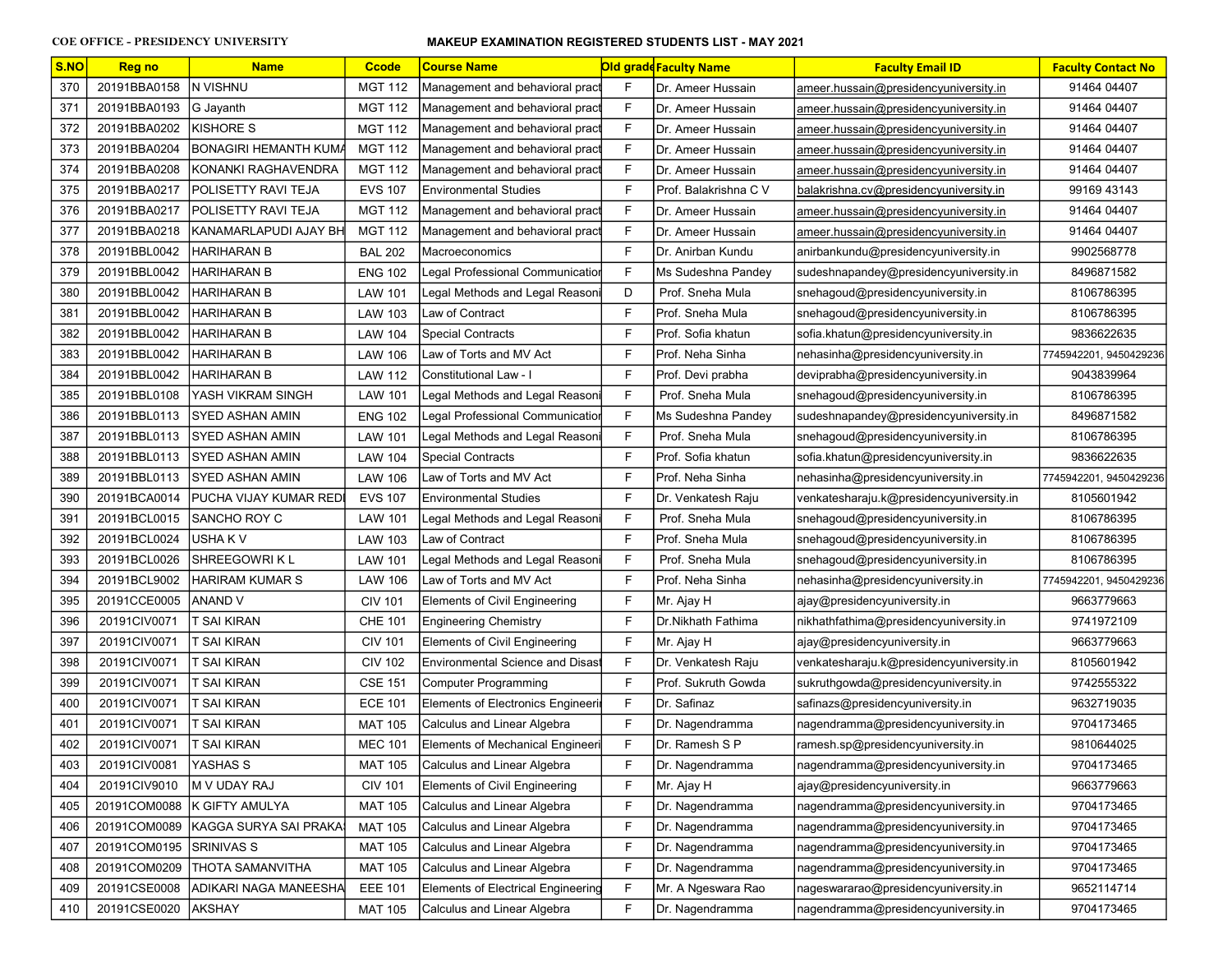| S.NO | <b>Reg no</b> | <b>Name</b>                   | <b>Ccode</b>   | <b>Course Name</b>                        |   | <b>Old grade Faculty Name</b> | <b>Faculty Email ID</b>                                                | <b>Faculty Contact No</b> |
|------|---------------|-------------------------------|----------------|-------------------------------------------|---|-------------------------------|------------------------------------------------------------------------|---------------------------|
| 411  | 20191CSE0237  | KARIYANNA GARI CHANDR         | <b>EEE 101</b> | <b>Elements of Electrical Engineering</b> | F | Mr. A Ngeswara Rao            | nageswararao@presidencyuniversity.in                                   | 9652114714                |
| 412  | 20191CSE0276  | KUMMITHI SREENIVAS REI        | <b>MEC 152</b> | <b>Engineering Graphics</b>               | F | Shashi Kiran G                | shashikiran@presidencyuniversity.in                                    | 8197809897                |
| 413  | 20191CSE0642  | THIPPINENI PAVAN KALYAI       | <b>ENG 103</b> | Technical Written Communication           | D | Dr. Shibily Nuaman VZ         | shibilynuaman@presidencyuniversity.in                                  | 9535048701                |
| 414  | 20191CSE0642  | THIPPINENI PAVAN KALYAI       | <b>MAT 106</b> | Calculus, Differential Equations an       | D | Dr. Sandeepkumar              | sandeepkumar@presidencyuniversity.in                                   | 9986422003                |
| 415  | 20191CSE0695  | VUDDANDA SAIPUNEETH           | <b>MAT 106</b> | Calculus, Differential Equations an       | F | Dr. Sandeepkumar              | sandeepkumar@presidencyuniversity.in                                   | 9986422003                |
| 416  | 20191CSE0727  | AMBATI MANMAI REDDY           | <b>EEE 101</b> | Elements of Electrical Engineering        | F | Mr. A Ngeswara Rao            | nageswararao@presidencyuniversity.in                                   | 9652114714                |
| 417  | 20191ECE0036  | <b>B SAI NATH REDDY</b>       | <b>EEE 101</b> | <b>Elements of Electrical Engineering</b> | F | Mr. A Ngeswara Rao            | nageswararao@presidencyuniversity.in                                   | 9652114714                |
| 418  | 20191ECE0036  | <b>B SAI NATH REDDY</b>       | <b>MEC 152</b> | <b>Engineering Graphics</b>               | F | Shashi Kiran G                | shashikiran@presidencyuniversity.in                                    | 8197809897                |
| 419  | 20191ECE0043  | BATTA LOKESH NAIDU            | <b>CSE 151</b> | <b>Computer Programming</b>               | F | Prof. Sukruth Gowda           | sukruthgowda@presidencyuniversity.in                                   | 9742555322                |
| 420  | 20191ECE0057  | İBONTHA VENKATA SAI VAN       | <b>MAT 105</b> | Calculus and Linear Algebra               | F | Dr. Nagendramma               | nagendramma@presidencyuniversity.in                                    | 9704173465                |
| 421  | 20191ECE0063  | CHAKALA SAINATH               | <b>CIV 101</b> | <b>Elements of Civil Engineering</b>      | F | Mr. Ajay H                    | ajay@presidencyuniversity.in                                           | 9663779663                |
| 422  | 20191ECE0063  | CHAKALA SAINATH               | <b>EEE 101</b> | Elements of Electrical Engineering        | F | Mr. A Ngeswara Rao            | nageswararao@presidencyuniversity.in                                   | 9652114714                |
| 423  | 20191ECE0063  | CHAKALA SAINATH               | <b>ENG 103</b> | Technical Written Communication           | F | Dr. Shibily Nuaman VZ         | shibilynuaman@presidencyuniversity.in                                  | 9535048701                |
| 424  | 20191ECE0063  | CHAKALA SAINATH               | <b>MAT 106</b> | Calculus, Differential Equations an       | F | Dr. Sandeepkumar              | sandeepkumar@presidencyuniversity.in                                   | 9986422003                |
| 425  | 20191ECE0063  | CHAKALA SAINATH               | <b>MEC 152</b> | <b>Engineering Graphics</b>               | F | Shashi Kiran G                | shashikiran@presidencyuniversity.in                                    | 8197809897                |
| 426  | 20191ECE0072  | CHAVVA VAMSIDHAR REDI         | <b>MAT 106</b> | Calculus, Differential Equations an       | F | Dr. Sandeepkumar              | sandeepkumar@presidencyuniversity.in                                   | 9986422003                |
| 427  | 20191ECE0094  | <b>E SAI KIRAN</b>            | <b>EEE 101</b> | Elements of Electrical Engineering        | F | Mr. A Ngeswara Rao            | nageswararao@presidencyuniversity.in                                   | 9652114714                |
| 428  | 20191ECE0094  | <b>JE SAI KIRAN</b>           | <b>MAT 105</b> | Calculus and Linear Algebra               | F | Dr. Nagendramma               | nagendramma@presidencyuniversity.in                                    | 9704173465                |
| 429  | 20191ECE0107  | GANGANABOINA VENKATA          | <b>CIV 101</b> | <b>Elements of Civil Engineering</b>      | F | Mr. Ajay H                    | ajay@presidencyuniversity.in                                           | 9663779663                |
| 430  | 20191ECE0107  | GANGANABOINA VENKATA          | <b>EEE 101</b> | <b>Elements of Electrical Engineering</b> | F | Mr. A Ngeswara Rao            | nageswararao@presidencyuniversity.in                                   | 9652114714                |
| 431  | 20191ECE0149  | KANIKI SAI SUMANTH            | <b>CIV 102</b> | <b>Environmental Science and Disast</b>   | F | Dr. Venkatesh Raju            | venkatesharaju.k@presidencyuniversity.in                               | 8105601942                |
| 432  | 20191ECE0149  | KANIKI SAI SUMANTH            | <b>ECE 101</b> | <b>Elements of Electronics Engineerin</b> | F | Dr. Safinaz                   | safinazs@presidencyuniversity.in                                       | 9632719035                |
| 433  | 20191ECE0190  | MARRIBOINA GANGADHAR          | <b>CIV 102</b> | <b>Environmental Science and Disast</b>   | F | Dr. Venkatesh Raju            | venkatesharaju.k@presidencyuniversity.in                               | 8105601942                |
| 434  | 20191ECE0223  | NUNNA MAHENDRA                | <b>CIV 102</b> | <b>Environmental Science and Disast</b>   | D | Dr. Venkatesh Raju            | venkatesharaju.k@presidencyuniversity.in                               | 8105601942                |
| 435  | 20191ECE0223  | NUNNA MAHENDRA                | <b>CSE 151</b> | <b>Computer Programming</b>               | D | Prof. Sukruth Gowda           | sukruthgowda@presidencyuniversity.in                                   | 9742555322                |
| 436  | 20191ECE0352  | VEDA BHARATH NAIK MUD         | <b>CSE 151</b> | Computer Programming                      | F | Prof. Sukruth Gowda           | sukruthgowda@presidencyuniversity.in                                   | 9742555322                |
| 437  | 20191ECE0352  | VEDA BHARATH NAIK MUD         | <b>MEC 152</b> | <b>Engineering Graphics</b>               | F | Shashi Kiran G                | shashikiran@presidencyuniversity.in                                    | 8197809897                |
| 438  | 20191ECE9006  | <b>S SAI DHEERAJ</b>          | <b>EEE 101</b> | Elements of Electrical Engineering        | F | Mr. A Ngeswara Rao            | nageswararao@presidencyuniversity.in                                   | 9652114714                |
| 439  | 20191EEE0057  | IZAID AHMED ZAUED HAMAl       | <b>EEE 101</b> | Elements of Electrical Engineering        | F | Mr. A Ngeswara Rao            | nageswararao@presidencyuniversity.in                                   | 9652114714                |
| 440  | 20191LCS0006  | AKASH S NAIR                  | <b>CSE 302</b> | Programming in C# and .NET fram           | F |                               | Prof. Sunil Kumar Theggih sunilkumarteggihalli@presidencyuniversity.in | 9986021645                |
| 441  | 20191LCS9001  | RAVI KUMAR                    | <b>CSE 252</b> | Digital Design Lab                        | F | Prof. Ramakrishna V           | ramakrishna@presidencyuniversity.in                                    | 9986971135                |
| 442  | 20191LCV0005  | <b>BHAVANA K R</b>            | <b>MAT 103</b> | Engineering Mathematics - III             | F | Dr. Rajeshwari S              | rajeshwari.s@presidencyuniversity.in                                   | 9481479042                |
| 443  | 20191LCV0023  | <b>AYAZ EBIN FAYAZ PARRAY</b> | <b>CIV 203</b> | <b>Engineering Geology</b>                | F | IDr. Chandankeri G G          | chandankeri@presidencyuniversity.in                                    | 9663476342                |
| 444  | 20191LEC0006  | <b>HARSHITH A</b>             | <b>ECE 202</b> | Signals and Systems                       | F | Mr. Sunil Kumar Dasari        | sunilkumar@presidencyuniversity.in                                     | 9739696965                |
| 445  | 20191LEC0014  | <b>TARUN R</b>                | <b>ECE 207</b> | Microprocessor Programming and            | F | Ms. Natya                     | natyas@presidencyuniversity.in                                         | 9632967325                |
| 446  | 20191LEC0014  | <b>TARUN R</b>                | <b>EEE 204</b> | Electromagnetic Theory                    | F | Mrs. Ramya K                  | ramyak@presidencyuniversity.in                                         | 7338824114                |
| 447  | 20191LEC0014  | <b>TARUN R</b>                | <b>MAT 104</b> | Engineering Mathematics - IV              | F | Dr. M Rajeshwari              | rajeshwari@presidencyuniversity.in                                     | 9483860527                |
| 448  | 20191LEE0006  | DHEERAJ C                     | <b>EEE 219</b> | Network Theory                            | F | Mr. Bishakh Paul              | bishakhpaul@presidencyuniversity.in                                    | 8637271369                |
| 449  | 20191LME0010  | AVINASH A V                   | <b>MEC 251</b> | <b>Fluid Mechanics and Machines La</b>    | F | Mr. Arun Arjogyaswamy         | arunarogyaswamy@presidencyuniversity.in                                | 9663437027                |
| 450  | 20191MEC0010  | <b>AKASH BIRADAR</b>          | <b>MEC 253</b> | Computer Aided Machine Drawing            | F | Dr. Madhusudhan M             | madhusudhan@presidencyuniversity.in                                    | 9844311990                |
| 451  | 20191MEC0027  | BHARGAVA KUMAR RAJU I         | <b>CIV 101</b> | Elements of Civil Engineering             | F | Mr. Ajay H                    | ajay@presidencyuniversity.in                                           | 9663779663                |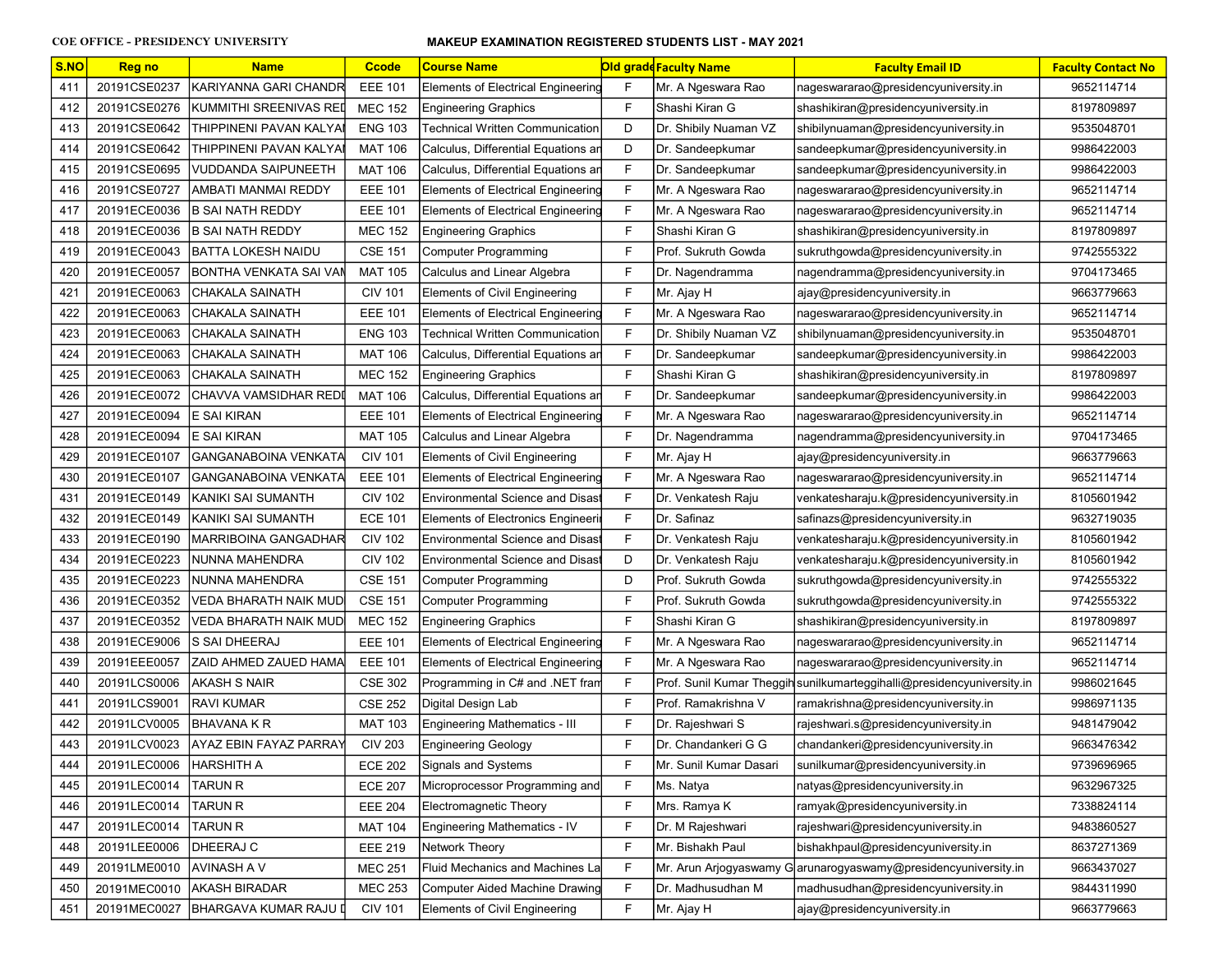| S.NO | <b>Reg no</b> | <b>Name</b>                | <b>Ccode</b>   | <b>Course Name</b>                        |              | Old gradd Faculty Name | <b>Faculty Email ID</b>                                          | <b>Faculty Contact No</b> |
|------|---------------|----------------------------|----------------|-------------------------------------------|--------------|------------------------|------------------------------------------------------------------|---------------------------|
| 452  | 20191MEC0027  | BHARGAVA KUMAR RAJU        | <b>EEE 101</b> | <b>Elements of Electrical Engineering</b> | F            | Mr. A Ngeswara Rao     | nageswararao@presidencyuniversity.in                             | 9652114714                |
| 453  | 20191MEC0027  | <b>BHARGAVA KUMAR RAJU</b> | <b>MAT 105</b> | Calculus and Linear Algebra               | F            | Dr. Nagendramma        | nagendramma@presidencyuniversity.in                              | 9704173465                |
| 454  | 20191MEC0030  | BRIJESH V                  | <b>CIV 101</b> | <b>Elements of Civil Engineering</b>      | F            | Mr. Ajay H             | ajay@presidencyuniversity.in                                     | 9663779663                |
| 455  | 20191MEC0030  | <b>BRIJESH V</b>           | <b>CIV 102</b> | Environmental Science and Disast          | F            | Dr. Venkatesh Raju     | venkatesharaju.k@presidencyuniversity.in                         | 8105601942                |
| 456  | 20191MEC0030  | BRIJESH V                  | <b>CSE 151</b> | <b>Computer Programming</b>               | F            | Prof. Sukruth Gowda    | sukruthgowda@presidencyuniversity.in                             | 9742555322                |
| 457  | 20191MEC0030  | BRIJESH V                  | <b>EEE 101</b> | <b>Elements of Electrical Engineering</b> | F            | Mr. A Ngeswara Rao     | nageswararao@presidencyuniversity.in                             | 9652114714                |
| 458  | 20191MEC0030  | <b>BRIJESH V</b>           | <b>ENG 104</b> | <b>Technical Spoken Communication</b>     | F            | Dr Narasimha Murthy SV | narasimhamurthy@presidencyuniversity.in                          | 9901757410                |
| 459  | 20191MEC0030  | <b>BRIJESH V</b>           | <b>MEC 101</b> | <b>Elements of Mechanical Engineeri</b>   | F            | Dr. Ramesh S P         | ramesh.sp@presidencyuniversity.in                                | 9810644025                |
| 460  | 20191MEC0043  | <b>ELLUR VINAY PRASAD</b>  | <b>CIV 102</b> | <b>Environmental Science and Disast</b>   | F            | Dr. Venkatesh Raju     | venkatesharaju.k@presidencyuniversity.in                         | 8105601942                |
| 461  | 20191MEC0043  | <b>IELLUR VINAY PRASAD</b> | <b>EEE 101</b> | <b>Elements of Electrical Engineering</b> | $\mathsf{F}$ | Mr. A Ngeswara Rao     | nageswararao@presidencyuniversity.in                             | 9652114714                |
| 462  | 20191MEC0043  | ELLUR VINAY PRASAD         | <b>ENG 103</b> | Technical Written Communication           | F            | Dr. Shibily Nuaman VZ  | shibilynuaman@presidencyuniversity.in                            | 9535048701                |
| 463  | 20191MEC0043  | <b>IELLUR VINAY PRASAD</b> | <b>ENG 104</b> | Technical Spoken Communication            | F            | Dr Narasimha Murthy SV | narasimhamurthy@presidencyuniversity.in                          | 9901757410                |
| 464  | 20191MEC0043  | <b>ELLUR VINAY PRASAD</b>  | <b>MAT 105</b> | Calculus and Linear Algebra               | F            | Dr. Nagendramma        | nagendramma@presidencyuniversity.in                              | 9704173465                |
| 465  | 20191MEC0043  | <b>ELLUR VINAY PRASAD</b>  | <b>MEC 152</b> | <b>Engineering Graphics</b>               | F            | Shashi Kiran G         | shashikiran@presidencyuniversity.in                              | 8197809897                |
| 466  | 20191MEC0056  | <b>IKARTIK REDDY</b>       | <b>MEC 203</b> | <b>Fluid Mechanics and Machines</b>       | F            |                        | Mr. Arun Arjogyaswamy G arunarogyaswamy@presidencyuniversity.in  | 9663437027                |
| 467  | 20191MEC0072  | MANOJ S                    | <b>MEC 253</b> | Computer Aided Machine Drawing            | F            | Dr. Madhusudhan M      | madhusudhan@presidencyuniversity.in                              | 9844311990                |
| 468  | 20191MEC0078  | <b>IMOHAMMED FAIZAN</b>    | <b>MEC 152</b> | <b>Engineering Graphics</b>               | F            | Shashi Kiran G         | shashikiran@presidencyuniversity.in                              | 8197809897                |
| 469  | 20191MEC0078  | <b>IMOHAMMED FAIZAN</b>    | <b>MEC 203</b> | <b>Fluid Mechanics and Machines</b>       | F            |                        | Mr. Arun Arjogyaswamy G arunarogyaswamy@presidencyuniversity.in  | 9663437027                |
| 470  | 20191MEC0078  | IMOHAMMED FAIZAN           | <b>MEC 253</b> | Computer Aided Machine Drawing            | F            | Dr. Madhusudhan M      | madhusudhan@presidencyuniversity.in                              | 9844311990                |
| 471  | 20191MEC0135  | SHAIK NOOR MOHAMMAD        | <b>ECE 101</b> | <b>Elements of Electronics Engineeri</b>  | D            | Dr. Safinaz            | safinazs@presidencyuniversity.in                                 | 9632719035                |
| 472  | 20191MEC0135  | SHAIK NOOR MOHAMMAD        | <b>EEE 101</b> | <b>Elements of Electrical Engineering</b> | D            | Mr. A Ngeswara Rao     | nageswararao@presidencyuniversity.in                             | 9652114714                |
| 473  | 20191MEC9017  | <b>SUDEEP B M</b>          | <b>CSE 151</b> | <b>Computer Programming</b>               | F            | Prof. Sukruth Gowda    | sukruthgowda@presidencyuniversity.in                             | 9742555322                |
| 474  | 20191MEC9017  | <b>SUDEEP B M</b>          | <b>MAT 101</b> | Engineering Mathematics - I               | F            | Dr. Ramalatha          | vennapusaramalatha@presidencyuniversity.in                       | 9538348268                |
| 475  | 20191MEC9028  | NAMDEV NAMDEV              | <b>MEC 203</b> | Fluid Mechanics and Machines              | F            |                        | Mr. Arun Arjogyaswamy G arunarogyaswamy@presidencyuniversity.in  | 9663437027                |
| 476  | 20191MEC9028  | NAMDEV NAMDEV              | <b>MEC 253</b> | Computer Aided Machine Drawing            | F            | Dr. Madhusudhan M      | madhusudhan@presidencyuniversity.in                              | 9844311990                |
| 477  | 20191PET0030  | <b>MOHAMMED ISHAQ</b>      | <b>EEE 101</b> | <b>Elements of Electrical Engineering</b> | F            | Mr. A Ngeswara Rao     | nageswararao@presidencyuniversity.in                             | 9652114714                |
| 478  | 20192BCT0008  | RAKSHIT C B                | <b>CIV 354</b> | Mechanization in Construction             | F            | Ms. Divya Nair         | divya.nair@presidencyuniversity.in                               | 9886474369                |
| 479  | 20192BCT0008  | RAKSHIT C B                | <b>CIV 511</b> | Material Characterization Lab             | F            | Mr. Ahamed Sharif      | ahamedsharif@presidencyuniversity.in                             | 9620049054                |
| 480  | 20192DSC0003  | SACHIN SINHA               | <b>ECE 375</b> | <b>Wearable Computing</b>                 | F            | Dr. Rajiv Ranjan Singh | hod ece@presidencyuniversity.in                                  | 9742649493                |
| 481  | 20192MBA0001  | ABBURI VENKAT SAI GANE     | <b>MGT 218</b> | Organizational Behaviour                  | F            |                        | Dr. Lakshmi Prasanna Padlakshmi.prasanna@presidencyuniversity.in | 8073727448                |
| 482  | 20192MBA0481  | AMAL ALEX KURUVILLA        | <b>MGT 215</b> | <b>Financial Accounting for Managers</b>  | F            | Prof. Leena George     | leenageorge@presidencyuniversity.in                              | 7259778183                |
| 483  | 20192MBA0491  | ABDUL BAKSHI               | <b>MGT 223</b> | Human Resource Management                 | F            | Dr Swapnil Mackasare   | swapnil.m@presidencyuniversity.in                                | 9607597127                |
| 484  | 20192MBA0491  | ABDUL BAKSHI               | <b>MGT 227</b> | Marketing Mangement -II                   | F            | Dr. Chithambar Gupta V | chithambargupta@presidencyuniversity.in                          | 9740641820                |
| 485  | 20201BBA0052  | <b>BIPUL ROY</b>           | <b>ENG 105</b> | <b>Essentials of English</b>              | D            |                        | Dr Venkata Ramani Challa ramani@presidencyuniversity.in          | 9849142142                |
| 486  | 20201BBA0158  | Palakolanu sai kumar reddy | <b>LNG 106</b> | Communicative English - I                 | F            | Dr Payal Mukherjee     | payalmukherjee@presidencyuniversity.in                           | 7849022142                |
| 487  | 20201BBA0246  | T BHANU PRAKASH            | <b>ENG 105</b> | <b>Essentials of English</b>              | D            |                        | Dr Venkata Ramani Challa ramani@presidencyuniversity.in          | 9849142142                |
| 488  | 20201BBD0051  | Zubeida Mehmood Sheikh     | <b>MGT 111</b> | <b>Financial Accounting</b>               | F            | Prof. Lokesk Y R       | lokesh.yr@presidencyuniversity.in                                | 80957 55124               |
| 489  | 20201BBD0051  | Zubeida Mehmood Sheikh     | <b>MGT 112</b> | Management and behavioral pract           | F            | Dr. Ameer Hussain      | ameer.hussain@presidencyuniversity.in                            | 91464 04407               |
| 490  | 20201BBD0051  | Zubeida Mehmood Sheikh     | <b>MGT 113</b> | <b>Business Information System</b>        | F            | Dr. Vishal Shukla      | vishal.shukla@presidencyuniversity.in                            | 98991 80165               |
| 491  | 20202ESV0001  | DEOBRAT                    | <b>ECE 361</b> | <b>Embedded System Design</b>             | D            | Ms. Renuka             | renuka@presidencyuniversity.in                                   | 7899918250                |
| 492  | 20202LMT0007  | Pragya Chakraborty         | <b>LMF 101</b> | Research Methods and Legal Writ           | F            | Prof. Kopal pandey     | kopal.pandey@presidencyuniversity.in                             | 8390076183                |